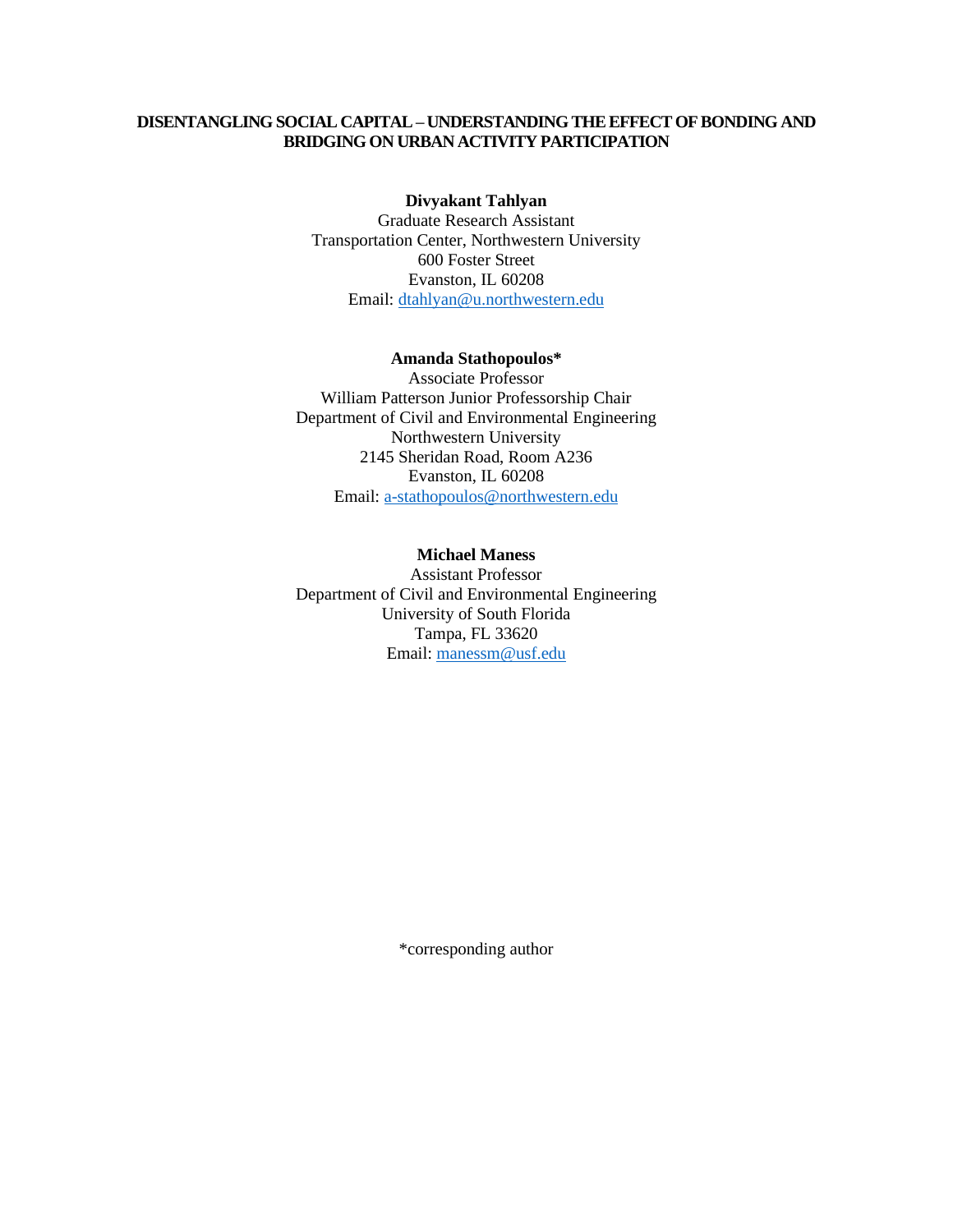# **DISENTANGLING SOCIAL CAPITAL – UNDERSTANDING THE EFFECT OF BONDING AND BRIDGING ON URBAN ACTIVITY PARTICIPATION**

#### **ABSTRACT**

Social capital is a critical glue for economic and social development in urban areas. Yet, to effectively guide research and practice, there is a need for careful measurement of social capital and how it links to important aspects of urban system functions. This study is aimed at examining the multidimensional nature of social capital and the relationship between these dimensions and travel behavior. Prior research has shown connections between stand-alone social capital concepts, such as resources gathered via social networks, with specific aspects of travel behavior. In this work we expand the definition and modeling of social capital to cover separate dimensions, modeled via multiple indicators. Specifically, we make use of data from the Pew Internet Networks and Community Survey to build a Structural Equation Model dividing social capital into two latent dimensions: *bonding* and *bridging* to examine the relationship of both these dimensions with discretionary urban activity participation diversity and frequency. Moreover, broader measures of neighborhood and community engagement are included in the model to explain how such engagement can help with accumulation of social capital. Our results indicate a positive relationship between both social capital dimensions and activity participation. Further, the results also suggest absence of correlation between bonding and bridging capital, strengthening the hypothesis that social capital is multi-dimensional. In terms of explaining the social capital accrual, we find that while community engagement is positively correlated to bridging capital, no evidence was found for a relationship between community engagement and bonding capital. Further, neighborhood engagement was not found to be associated with any of the social capital dimensions. This suggests that individuals predominantly rely on close-knit and stronger relationships for social/emotional support, while instead, community engagement significantly helps in accumulation of bridging capital. The result from the study can be used by policy makers to improve transportation planning, management, and community well-being.

**Keywords:** Network Capital; Structural Equation Modeling; Bonding Capital; Bridging Capital; Urban Activity Participation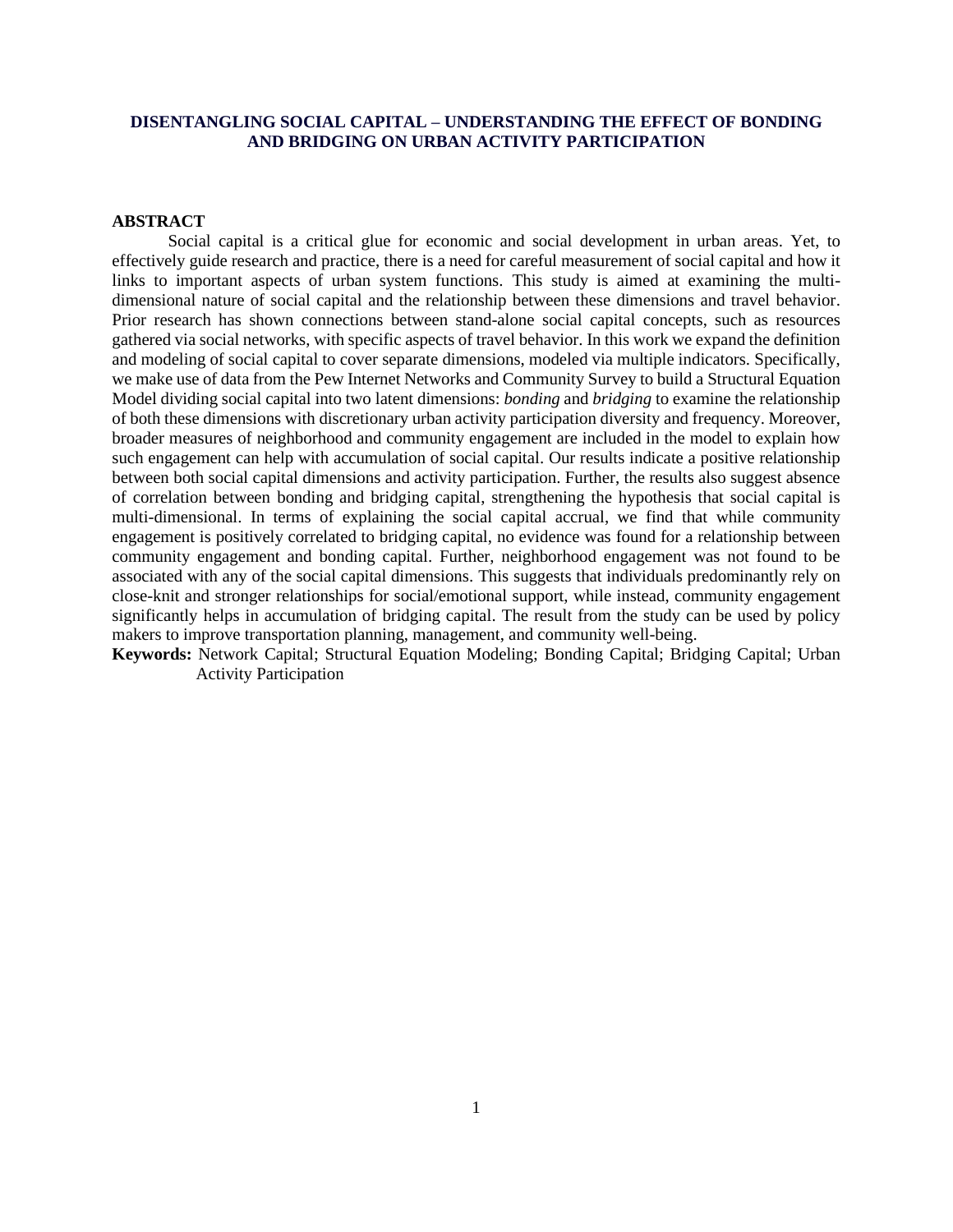#### **1. INTRODUCTION**

The importance of *social capital* in shaping the development and character of urban systems is well known. Social capital can be described as the glue that holds together institutions, maintains a sense of community identity, and governs interactions among people, thereby contributing to economic and social development [\(Dasgupta and Serageldin, 1999\)](#page-27-0). Social capital is a resource embedded in social relations and it can be "…*accessed and/or mobilized in purposive actions"* [Lin \(2002\)](#page-29-0)*.* Thereby*,* social relations encapsulate a *"capital effect"* that facilities flow of information, and affects decisions such as empowering communities and building support for pro-environmental policies in cities [\(Alvarez et al., 2017;](#page-26-0) [Dean et al., 2016\)](#page-27-1).

Since its conception, social capital has received growing attention and has been studied in a variety of contexts. For example, there is strong evidence that social capital has a positive impact on general health, subjective well-being and quality of life [\(Hamdan et al., 2014;](#page-28-0) [Nilsson et al., 2006;](#page-30-0) [Yip et al., 2007\)](#page-31-0). Further, it has also been studied in relation to its impact on success/failure of organizations [\(Nahapiet and Ghoshal,](#page-29-1)  [1998\)](#page-29-1); individual success and income attainment [\(Boxman et al., 1991\)](#page-26-1); and resilience and accessibility in urban systems [\(Aldrich, 2017;](#page-26-2) [Aldrich and Meyer, 2015;](#page-26-3) [Östh et al., 2018\)](#page-30-1). There is also growing evidence that social capital is deeply connected with travel, mobility and activity participation, where its association has primarily been studied in two ways: 1) to understand its role in enabling travel and activities [\(Maness,](#page-29-2)  [2017a,](#page-29-2) [b;](#page-29-3) [Nguyen et al., 2017\)](#page-29-4); and 2) to understand how travel and activities help in the creation of social capital and thus reduce the chances of social exclusion [\(Coutts et al., 2018;](#page-27-2) [Schwanen et al., 2015\)](#page-30-2).

Despite the central role of social capital in urban development analysis, a gulf between its theoretical understanding and the ways it has been measured in empirical work has persisted [\(Paxton, 1999\)](#page-30-3). Though the initial use of social capital was qualitative in nature, a more quantitative approach has gained momentum in the last few decades [\(Borgatti et al., 1998;](#page-26-4) [Lin, 1999\)](#page-28-1). An important insight that has emerged is the existence of multiple dimensions of social capital. There is mounting evidence that this multidimensionality must be recognized to have a complete understanding of its impact on various phenomena [\(Nahapiet and Ghoshal, 1998;](#page-29-1) [Neira et al., 2019;](#page-29-5) [Putnam, 2000;](#page-30-4) [Van Der Gaag and Snijders, 2005\)](#page-31-1).

In light of the above discussion, the goal of this study is to advance our understanding of the role of social capital in underpinning urban travel and activity participation to support sustainable urban systems via three main research objectives.

*First*, we examine and identify separate social capital dimensions that are, in turn, tied to mobility and activity participation. Though there are numerous existing efforts to quantify facets of social capital on some aspect of travel, most work has taken single indicators as evidence for social capital effects and to investigate its relationships with travel decisions. In this paper we seek to take a broader view and provide a more robust modeling approach by examining how social capital is defined, measured, and explained in relation to travel behavior.

*Second*, building on the evidence from other fields that social capital is multi-dimensional, we use measurement models to identify and analyze two social capital dimensions, namely '*bonding social capital*' and *'bridging social capital'*. As noted above, previous travel related studies have relied on single question/indicator constructs such as receiving help for tasks like childcare or housekeeping etc. [\(Calastri](#page-27-3)  [et al., 2018;](#page-27-3) [Di Ciommo et al., 2014\)](#page-27-4), or the number of ties in alters' personal social network [\(Maness,](#page-29-2)   $2017a$ ) to measure social capital<sup>1</sup>. While the use of single indicators does provide valuable information, this potentially leads to measurement errors and loss of explanatory power. Here, we take the view that the measurement of multiple social capital dimensions requires the use of multiple indicators to reliably understand the relationship both among dimensions and its connections to travel behavior.

<sup>1</sup> The terms *ego* and *alter* comes from the egocentric view of the social network analysis domain where social network around a particular social actor is of interest. The central social actor is called *ego* and the actors connected to the ego are called *alters*. The alternative view is where the analysis is done on entire network of ties between the actors. For more information on egocentric network analysis, readers are referred to Crossley et al. (2015).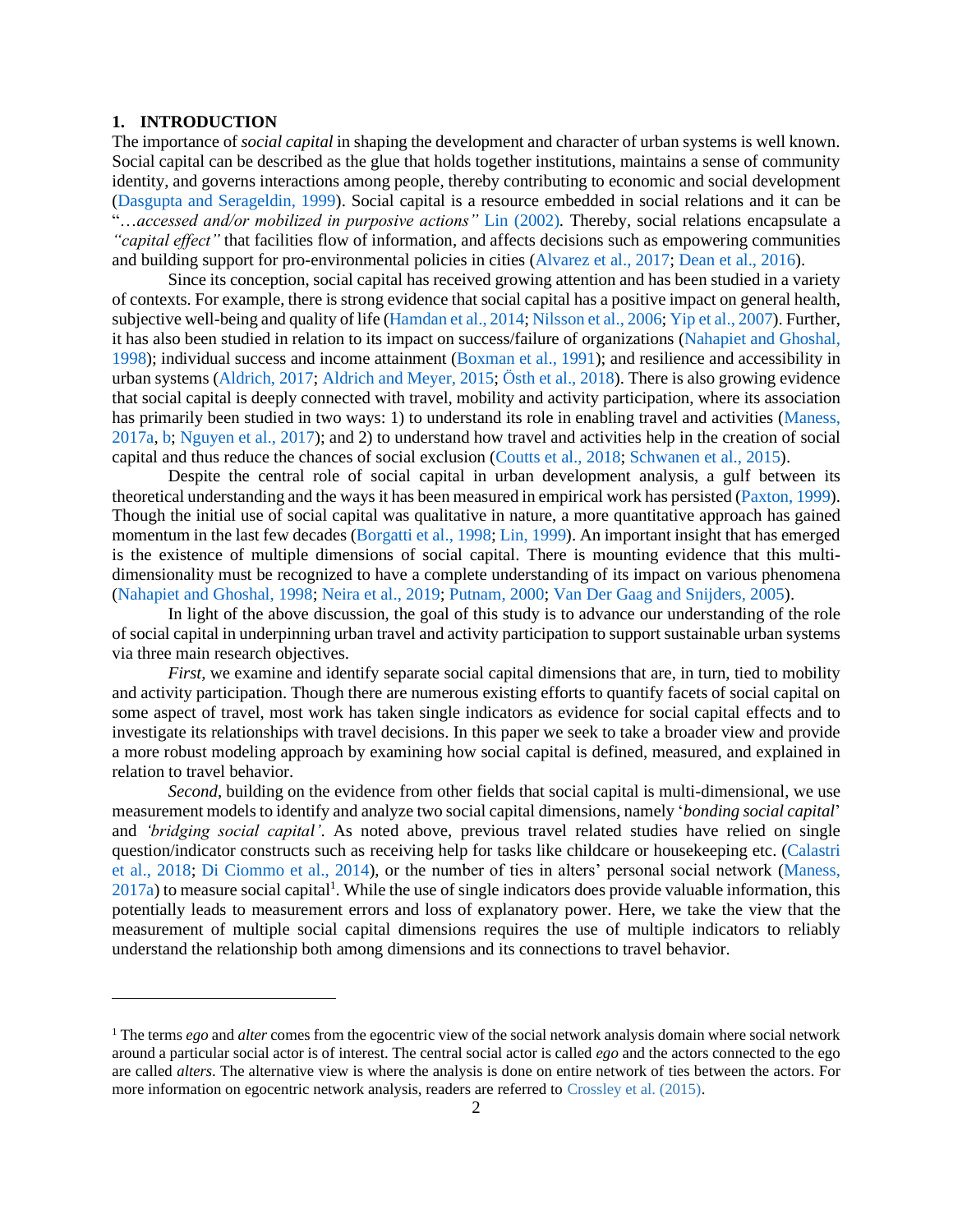*Third*, we use a structural equation model to gain insights on how different social capital dimensions impact activity behavior, both separately and exploring synergies.

Drawing on data from 1,434 respondents in the Pew Internet Networks and Community Survey [\(Hampton et al., 2009\)](#page-28-2), we build a structural equation model (SEM) dividing social capital into two dimensions: bonding and bridging social capital and then study the relationship of these dimensions with discretionary urban activity participation *diversity* and *frequency*. Moreover, we also include neighborhood and community engagement as two separate latent variables in the model to explain how these are associated with the accumulation of different social capital dimensions.

The proposed framework reveals the differential impact of bridging and bonding social capital on activity participation frequency and diversity. The model also highlights the role of neighborhood/community participation in supporting social capital accrual, which will potentially have wide-ranging implications for transportation planning, management, and community well-being.

The remainder of the paper is structured as follows. Section 2 presents a brief review of the literature on social capital definition, multi-dimensionality, measurement, and linkage to mobility. Section 3 describes the available data and mathematical details of the SEM framework, followed by our view of social capital in this paper and the research hypotheses linking different dimensions of social capital with urban activity frequency and diversity, along with a conceptual path diagram for the structural equation model in Section 4. Section 5 presents the SEM estimation results, followed by conclusions and policy implications from this study and avenues for future research in Section 6.

#### **2. LITERATURE REVIEW**

In this section, we summarize the literature on three relevant aspects of social capital: 1) social capital definition and multi-dimensionality; 2) linkage between social capital and mobility or activity participation; and 3) social capital measurement.

#### **2.1. SOCIAL CAPITAL DEFINITION**

There is lingering interpretive fuzziness in defining social capital in the literature. Social capital is often termed as a polysemic and is a contested concept with a variety of different forms and definitions [\(Daly](#page-27-5)  [and Silver, 2008;](#page-27-5) [Schwanen et al., 2015;](#page-30-2) [Woolcock, 2010\)](#page-31-2). [Field \(2008\)](#page-27-6) summarizes the theory of social capital in two words – '*relationships matter*' and [Crossley \(2008\)](#page-27-7) points out that most definitions of social capital revolve around how social networks act as a resource for its members.

Two main ideas related to social capital exist in the literature [\(Crossley et al., 2015;](#page-27-8) [Field, 2008\)](#page-27-6) namely: 1) social capital as access to resources [\(Bourdieu, 1986;](#page-26-5) [Lin, 2002\)](#page-29-0), 2) social capital as social cohesion and *brokerage* across *structural holes* [\(Coleman, 1988;](#page-27-9) [Putnam, 2000\)](#page-30-4).

Social capital as access to resources originates from the work of [Bourdieu \(1986\),](#page-26-5) for whom social capital is one of four forms of unevenly distributed capitals in the society (the other three being financial, cultural and symbolic capitals). In this view of social capital, connections provide direct or indirect access to other forms of capital and hence are of value. For Bourdieu, only ties that provide access to other forms of capital count in the analysis of social capital [\(Crossley et al., 2015\)](#page-27-8). [Lin \(2002\)](#page-29-0) takes a similar view, adds that ties between low and high-status individuals (i.e. ties between individuals with difference in status) tend to be weak, compared to in-group ties, which tend to be stronger. This is also in line with the theory of homophily which postulates that similar individuals are more likely to be connected to each other [\(McPherson et al., 2001;](#page-29-6) [Monge et al., 2003;](#page-29-7) [Yuan and Gay, 2006\)](#page-32-0).

[Putnam \(2000\)'](#page-30-4)s view of social capital differs from that of Bourdieu's. While Bourdieu focuses on ties with higher status individuals as access to resources, Putnam *also* emphasizes the value of strongly bonded, closely knit networks. Putnam makes two important distinctions in terms of social capital. Firstly, he refers to *bonding* capital, which corresponds to a network of closely knit individuals and favors both the individual and their group. Bonding capital cultivates trust, cooperation and mutual support thereby shifting the focus from an individualistic view to a more collective analysis perspective. [Coleman \(1988\)](#page-27-9) argues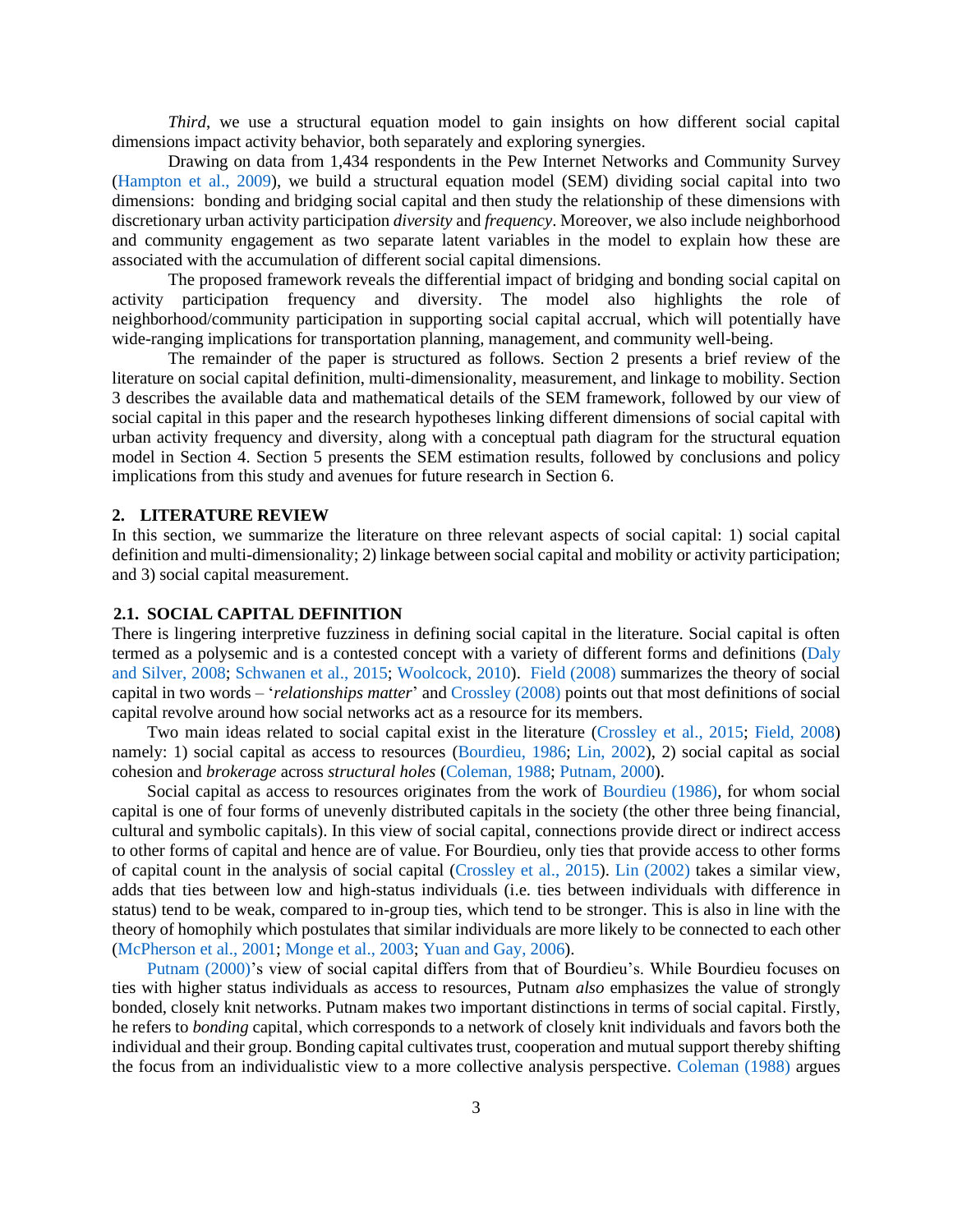that actors in such close-knit networks have an incentive to cooperate to avoid reputation damage or exclusion.

A second distinction is of *bridging* social capital, which refers to the ties across groups, which tend to result in the flow of novel information and resources. Bridging helps prevent social segregation of closeknit communities [\(Putnam, 2000\)](#page-30-4). The concept of bridging social capital echoes the popular work on '*strength of week ties*' b[y Granovetter \(1973\)](#page-28-3) and the work on structural holes and brokerage b[y Burt \(1992\).](#page-26-6)

From the discussion presented above it emerges that there are two main social capital dimensions, first related to the stronger ties between individuals (i.e. bonding) who tend to be similar to each other following the principle of homophily, *versus* weaker ties between individuals who are different from each other and hence bring novel resources (i.e. bridging).

While there are several other studies that point to the likely existence of distinct social capital dimensions [\(Nahapiet and Ghoshal, 1998;](#page-29-1) [Neira et al., 2019;](#page-29-5) [Van Der Gaag and Snijders, 2005;](#page-31-1) [Vilhelmsdóttir, 2012\)](#page-31-3), much of this work is based largely on the social capital conception by Bourdieu/Putnam/Lin/Coleman/Burt and the identified dimensions are closely related to bonding and bridging capital. Further, several studies already identify bonding and bridging as two dimensions of social capital as [\(Gittell and Vidal, 1998;](#page-28-4) [Nicholas et al., 2018;](#page-30-5) [Putnam, 2000;](#page-30-4) [Stanley et al., 2019;](#page-31-4) [Stone et al.,](#page-31-5)  [2003\)](#page-31-5). Hence, in this study, we focus our attention on the broadly defined *bonding* and *bridging* dimensions of social capital. Further discussion on this is presented in Section 4.

#### **2.2. LINKS TO TRAVEL, MOBILITY AND ACTIVITY ENGAGEMENT**

There is growing evidence of the association between social capital and mobility or activity participation. **Table 1** provides a summary of existing literature in this context. The majority of the existing literature is focused at understanding the role of individual social network in generally travel or travel related choices. For example[, Sadri et al. \(2015\)](#page-30-6) argue that joint travel or activity participation intrinsically occurs within a social context, and thereby social networks data is likely to contribute to understanding joint travel. [Di](#page-27-4)  Ciommo et al. (2014) examined the role of social capital in the context of modal shift after opening of a new metro train station and found that including social capital variables improved the prediction performance in a mode choice model. They argue that social capital variables used in their study capture network resources (and trip generating capacity), which influence time availability constraints of travelers. [Maness \(2017a\)](#page-29-2) focuses on weak social networks in his study and argue the weak social network ties increase the diversity of information available to an individual about activities, thereby impacting travel. Further, [Maness \(2017b\)](#page-29-3) presents a theory of strong and weak ties and their relationship with leisure activity participation, arguing that strong ties are related to leisure activity participation due to individual tendency to seek social safety.

Other work has studied the opposite effect, where social capital is *generated* as a result of travel. For example, [Schwanen et al. \(2015\)](#page-30-2) proposed that social exclusion and disadvantage can be rethought from a social capital lens and argued that it could reduce or enhance social exclusion and transport disadvantage. Coutts [et al. \(2018\)](#page-27-2) studied the commuting behavior of school children in Toronto, Canada and found that longer commute time and more use of public transit led to discouragement from attending school, and participation in extra-curricular activities and hence impacted long-term social capital growth.

In this study, we take the view that different dimensions of social capital are related to travel; however, the impact of these dimensions may not be homogenous. Further, while understanding social capital generation as a function of travel is of interest, we take the view that it is a rather longer-term phenomenon. Hence our modeling explores separate social capital dimensions and assumes the correlation to run in a single direction.

#### **2.3. SOCIAL CAPITAL MEASUREMENT**

In transportation research (and social network literature, in general), a variety of approaches have been proposed and used to measure social capital including social network measures like size/degree (calculated as the number of alters that an ego is connected to in a personal social network), density (proportion of pairs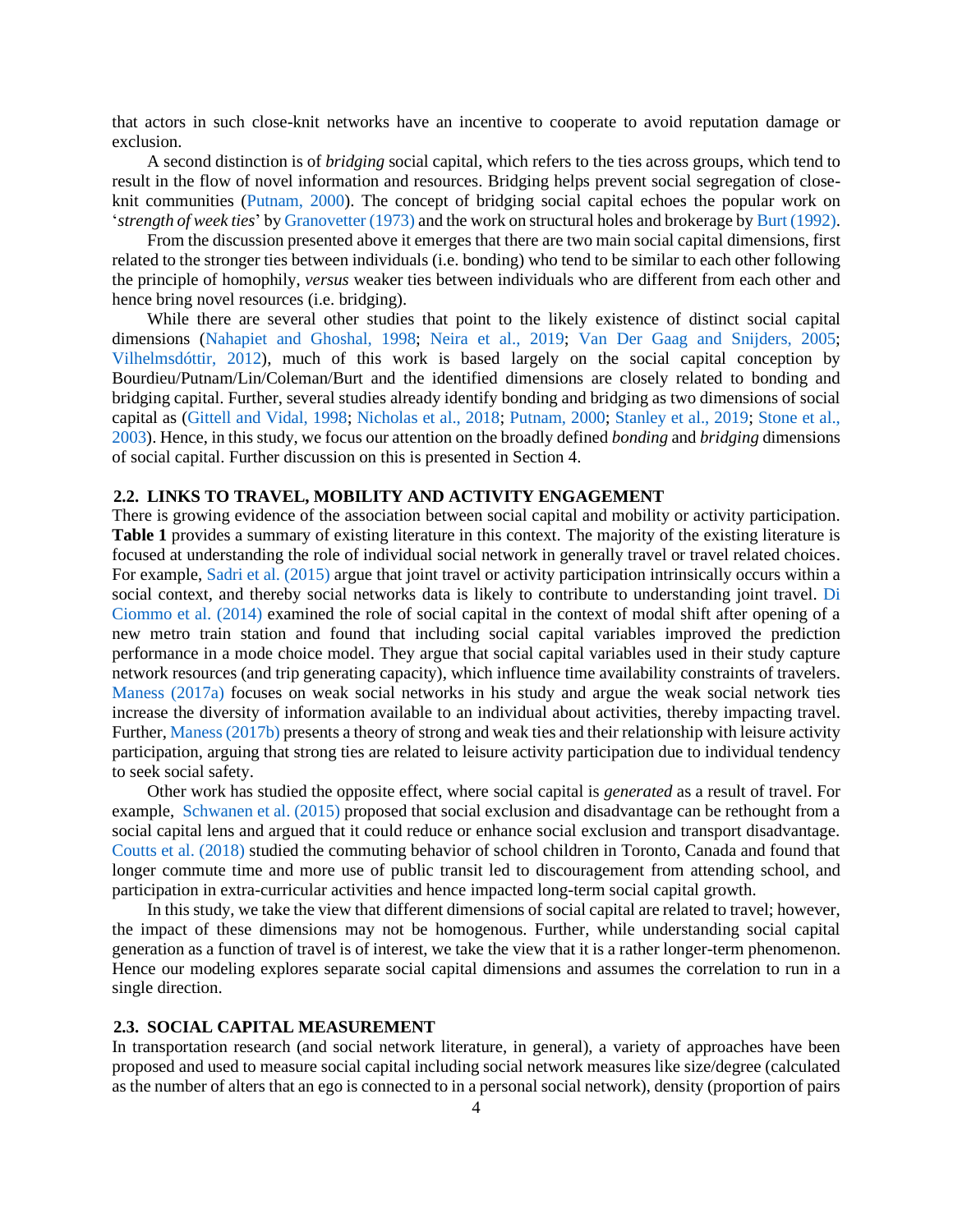of alters that are connected), heterogeneity (variety of alters with respect to relevant dimensions like gender, age, race etc.), closeness (total graph theoretic distance from ego to all others in the network), and betweenness (number of times an ego falls along the shortest path between two other actors) [\(Borgatti et](#page-26-4)  [al., 1998;](#page-26-4) [Burt, 2009;](#page-26-7) [Freeman, 1978\)](#page-28-5). Researchers have also devised other advanced methods to measure social capital like position generator [\(Lin and Dumin, 1986\)](#page-29-8) and resource generator [\(Van Der Gaag and](#page-31-1)  [Snijders, 2005\)](#page-31-1). **Table 1** also summarizes the measures of social capital and its dimensions typically used in the transportation literature. The measures used in these studies are diverse, including receiving help for tasks like childcare, housekeeping etc., number of ties in ego's personal social network, occupational diversity etc. In general, these indicators can be broadly divided into the following four categories:

- Personal social network-based measures like network size, density, alter attributes, spatial proximity to alters, and homophily
- Social network resources related measures like network diversity, and occupational prestige
- Civic/Community engagement related measures like whether a respondent engages in community participation or service
- Neighborhood engagement related measures like connection with neighbors, whether the respondent received help from neighbors on issues like household chores, lending money.

Importantly, most studies use these indicators as stand-alone measures, or do not recognize the multi-dimensionality of social capital. Only few prior studies recognize the multi-dimensionality of social capital [\(Liu et al., 2020;](#page-29-9) [Nicholas et al., 2018;](#page-30-5) [Stanley et al., 2019;](#page-31-4) [Wang et al., 2021\)](#page-31-6), but do not use multiple indicators to measure these dimensions. We anchor the measurement of different dimensions of social capital in the existing literature and a detailed discussion on this is provided in section 4.2.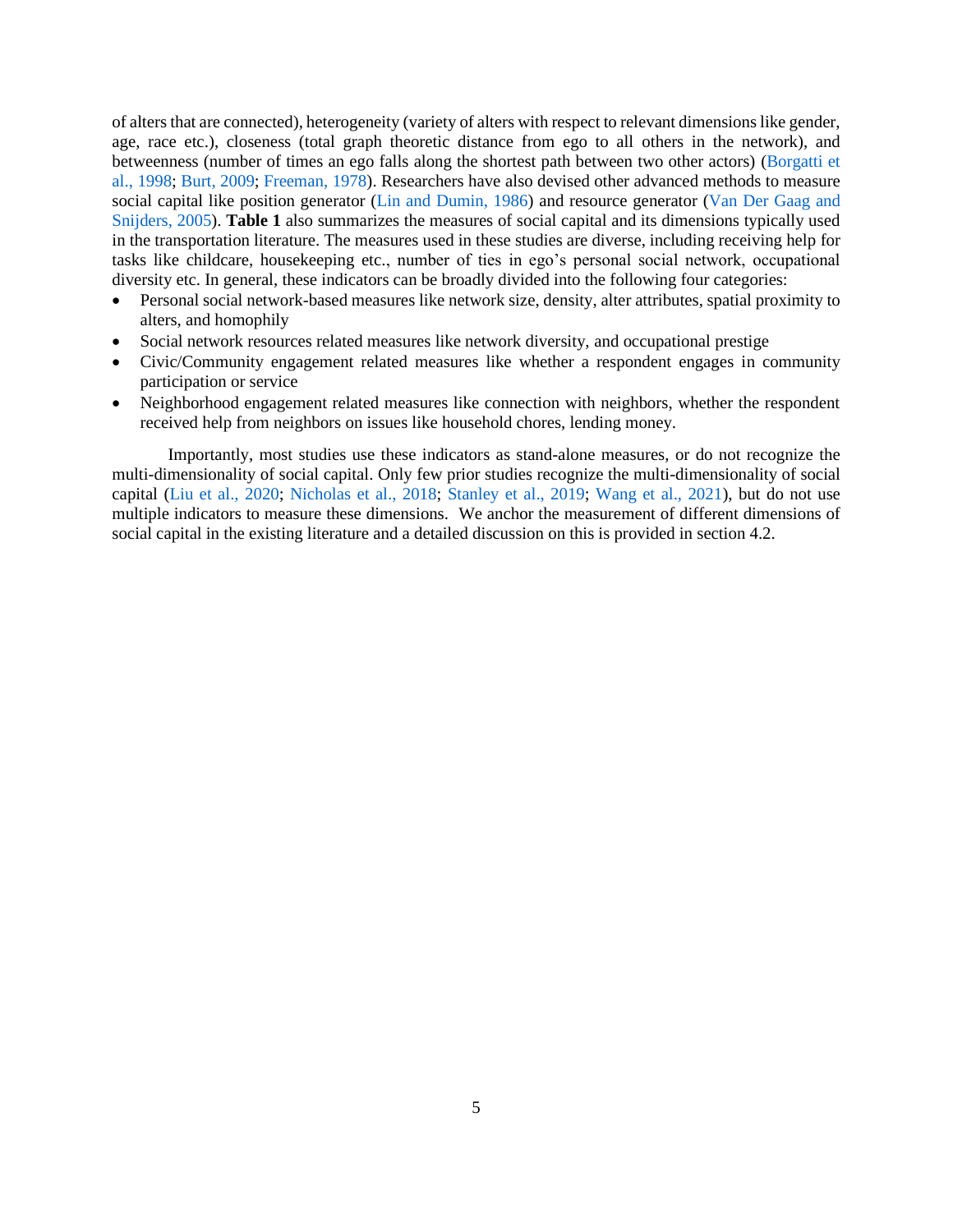| <b>Study</b>                              | <b>Travel and Social Capital Context</b>                                                                                                                          | <b>Social Capital Indicators Used</b>                                                                                                                                                                                                                                                                                                                                                                                                                                                                                                                          | <b>Main Findings</b>                                                                                                                                                                                                     |
|-------------------------------------------|-------------------------------------------------------------------------------------------------------------------------------------------------------------------|----------------------------------------------------------------------------------------------------------------------------------------------------------------------------------------------------------------------------------------------------------------------------------------------------------------------------------------------------------------------------------------------------------------------------------------------------------------------------------------------------------------------------------------------------------------|--------------------------------------------------------------------------------------------------------------------------------------------------------------------------------------------------------------------------|
| Carrasco and Cid-<br><b>Aguayo</b> (2012) | To assess role of transport in social<br>support                                                                                                                  | • Communication pattern between alters<br>and ego via various modes<br>• Whether individual have<br>received/given advice/money etc. from<br>others.                                                                                                                                                                                                                                                                                                                                                                                                           | • Argues that having a car at home does<br>not necessarily imply difference in<br>social capital                                                                                                                         |
| <b>Chang</b> (2020)                       | To understand the effect of building<br>environment and social features like<br>social capital and cohesion on outdoor<br>activity participation of older adults. | Neighborhood social capital:<br>People in this neighborhood share<br>similar values<br>I would seek personal advice from<br>$\bullet$<br>my neighborhood<br>I would attend a neighborhood<br>$\bullet$<br>organization<br>Neighborhood social cohesion<br>People around here are willing to<br>$\bullet$<br>help their neighbor<br>People in this neighborhood feel<br>$\bullet$<br>connected to one another<br>People in this neighborhood can be<br>$\bullet$<br>trusted<br>People in this neighborhood<br>$\bullet$<br>generally get along with one another | • Found that participants with higher<br>levels of neighborhood social capital<br>participated in more outdoor activities<br>but no support was found for social<br>cohesion impacting outdoor activity<br>participation |
| Coutts et al. (2018)                      | To study influence of commute on post-<br>secondary student's social capital                                                                                      | • Whether commute discourage students<br>from coming to campus,<br>• If student pick courses based on<br>commute<br>• If commute discourage student from<br>participating in extra-curricular events                                                                                                                                                                                                                                                                                                                                                           | • Student with higher commute time and<br>those who used public transit have<br>higher level of discouragement                                                                                                           |
| Di Ciommo et al.<br>(2014)                | Modal shift after opening of new transit<br>stations. Social capital as proxy for trip<br>generating capacity and network<br>resources                            | • Receiving some help for child-care or<br>for housekeeping<br>• Voluntary participation in some non-<br>compulsory meetings or activities                                                                                                                                                                                                                                                                                                                                                                                                                     | • Social capital variables improved the fit<br>for mode choice models<br>• Shift was higher for people receiving<br>help than for people participating in<br>voluntary activities                                        |
| <b>Isbel and Berry</b><br>(2016)          | To investigate the role of transportation in<br>accessing activities that contribute to<br>connectedness and well-being of older<br>people.                       | • Community participation<br>• Personal social cohesion                                                                                                                                                                                                                                                                                                                                                                                                                                                                                                        | • Conceptualize driving a vehicle is<br>important in engagement in social<br>activities and is linked to well-being.                                                                                                     |

| TABLE 1: Review of the literature on use of social capital concepts in transportation related studies |
|-------------------------------------------------------------------------------------------------------|
|                                                                                                       |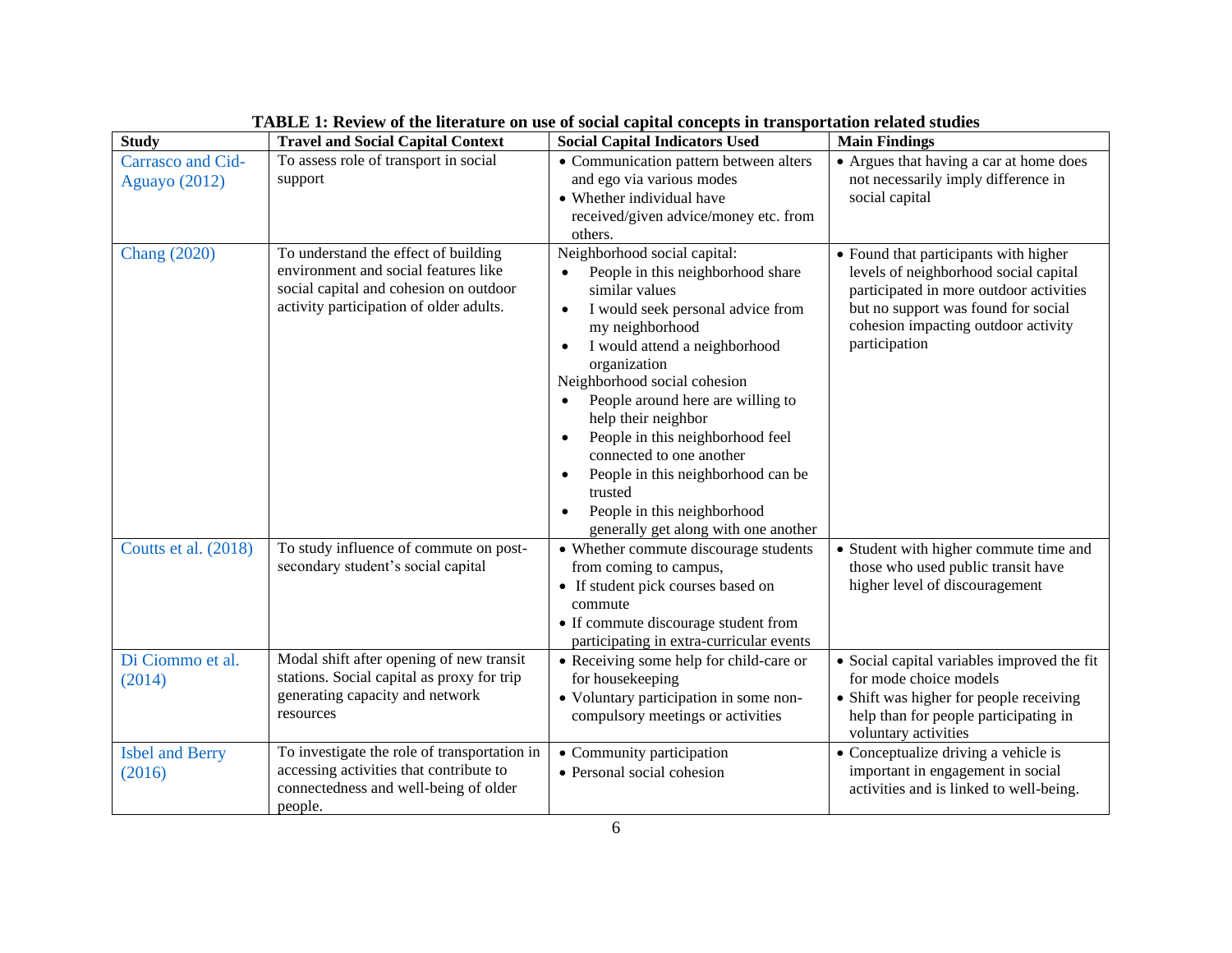| Kamruzzaman et al.<br>(2014) | To analyze the patterns of social capital<br>associated with transit-oriented<br>development                                                                                                                   | • Trust and reciprocity<br>• Connections with neighbors                                                                                                                                                                                                                                                                                                | • Found that individuals living in transit<br>oriented developed regions had higher<br>social capital than others.                                                                                                                                                                                                                                                 |
|------------------------------|----------------------------------------------------------------------------------------------------------------------------------------------------------------------------------------------------------------|--------------------------------------------------------------------------------------------------------------------------------------------------------------------------------------------------------------------------------------------------------------------------------------------------------------------------------------------------------|--------------------------------------------------------------------------------------------------------------------------------------------------------------------------------------------------------------------------------------------------------------------------------------------------------------------------------------------------------------------|
| Liu et al. (2020)            | To understand outdoor activity patterns of<br>older adults to help in development of<br>tailored physical activity programs.                                                                                   | Social Capital<br>How many people in your<br>neighborhood do you know well<br>enough to talk with?<br><b>Social Cohesion</b><br>How do you rate the social relations<br>with your neighbors?                                                                                                                                                           | • Older adults reporting low social capital<br>more likely to belong to clusters<br>representing low frequency/short<br>duration and high frequency leisure-<br>time physical activity patterns.<br>• Older adults reporting high social<br>cohesion less likely to belong to<br>clustering representing long duration<br>leisure-time physical activity patterns. |
| Liu et al. (2021)            | To examine the association between<br>neighborhood characteristics and<br>frequency of type-specific outdoor<br>activities                                                                                     | Social capital (5-point likert scale):<br>• How many people in their<br>neighborhood the respondents know<br>well enough to talk?<br>Social cohesion (5-point likert scale):<br>How do you rate the social relations with<br>your neighbors in five categories from<br>very poor to very good                                                          | • Social capital positively correlated with<br>frequency in leisure walking and skill-<br>based leisure activities                                                                                                                                                                                                                                                 |
| Love et al. (2020)           | To understand the effectiveness of three<br>intervention programs to change travel<br>behavior of children to/from schools.<br>Special focus on how social capital<br>effects children's independent mobility. | • Child plays in street often<br>• School is close by<br>• Child has friends in area<br>• Home location is a good place for<br>children to grow up<br>• Local organizations involved on school<br>site<br>• Number of businesses involved in<br>school<br>• Parents attend meetings regularly<br>• Intervention programs assist<br>community to change | • Study found the degree of<br>connectedness of the school and the<br>individuals to have most impact on<br>effectiveness of intervention program                                                                                                                                                                                                                  |
| Maness (2017a)               | To use position generator to measure<br>network resources and its impact on<br>predicting activity selection                                                                                                   | • Core network size<br>• Homophily<br>• Spatial proximity<br>• Tie dispersion<br>• Alter attributes<br>• Network diversity                                                                                                                                                                                                                             | • Network diversity measures calculated<br>using position generation were better<br>predictor of activity participation than<br>measures from name generator                                                                                                                                                                                                       |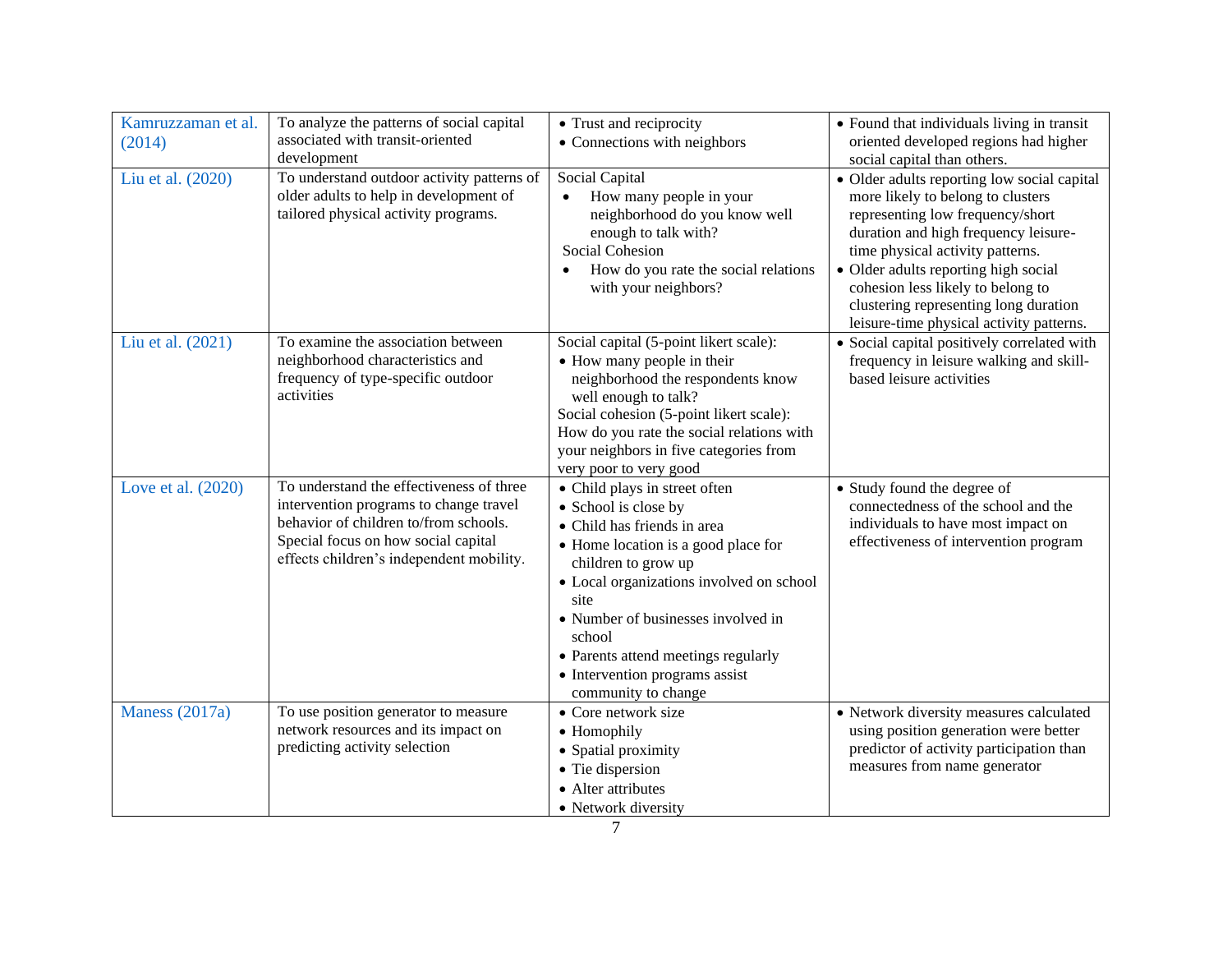|                           |                                                                                                                                                                           | • Upper reachability                                                                                                                                                                                          |                                                                                                                                                                      |
|---------------------------|---------------------------------------------------------------------------------------------------------------------------------------------------------------------------|---------------------------------------------------------------------------------------------------------------------------------------------------------------------------------------------------------------|----------------------------------------------------------------------------------------------------------------------------------------------------------------------|
| Maness (2017b)            | Present a theory to understand how strong<br>social ties and diversity of weak social<br>ties are associated with difference in<br>leisure activity frequency and variety | • Network size<br>• Upper reachability of weak network<br>calculated based on status levels<br>associated with each alter in the weak<br>ties network                                                         | • Positive association between measures<br>of network capital and leisure activity<br>frequency and variety.                                                         |
| Nguyen et al.<br>(2017)   | To study the role of social capital on trip<br>generation and destination choice for<br>discretionary activities                                                          | • Number of close social contacts in the<br>region where the respondent lives<br>• Number of acquaintances inside and<br>outside the region where respondent<br>lives<br>• Participation in community service | • Social capital associated with both trip<br>generation and trip destination choice<br>for discretionary activities                                                 |
| Nicholas et al.<br>(2018) | To understand the relation between social<br>capital and impact of long-distance<br>commuting on a regional community                                                     | • Studied two dimensions of social<br>capital: bonding and bridging<br>• Strength of social networks,<br>neighborhood social cohesions<br>• Bridging social cohesion                                          | • Results indicate negative relationship<br>between long-distance commuting and<br>subjective well-being but no mediating<br>role of social capital                  |
| Parady et al. (2019)      | To understand connection between social<br>networks, social interactions, and out-of-<br>home leisure activity                                                            | • Network density<br>• Network size<br>• Club membership                                                                                                                                                      | • Positive association between network<br>size/club membership and leisure<br>activity<br>• Negative association between network<br>density and leisure activity     |
| Sadri et al. (2015)       | Role of social networks in joint trip<br>frequency between alters and egos.                                                                                               | • Network density<br>• Homophily<br>• Heterogeneity                                                                                                                                                           | • Found that personal network measures<br>and heterogeneity among alter-ego ties<br>had significant impact on joint-trip<br>making process.                          |
| Schwanen et al.<br>(2015) | To understand link between social<br>exclusion and transport disadvantage via<br>social capital                                                                           |                                                                                                                                                                                                               | • Suggest that social capital is Janus-<br>faced and is a medium of both<br>effectuation of progressive social<br>change and the creation of social<br>inequalities. |
| Stanley et al. (2019)     | • To understand role of mobility in<br>promoting social inclusion<br>• Role of bridging social capital in<br>reducing the risk of social exclusion                        | • Frequency of contact with alters                                                                                                                                                                            | • Bridging social capital negatively<br>associated with risk of social exclusion                                                                                     |
| Stroope (2021)            | To understand the relationship between<br>active transportation behavior and three<br>indices of social capital                                                           | Community participation                                                                                                                                                                                       | • Found active transportation<br>participation to be associated with                                                                                                 |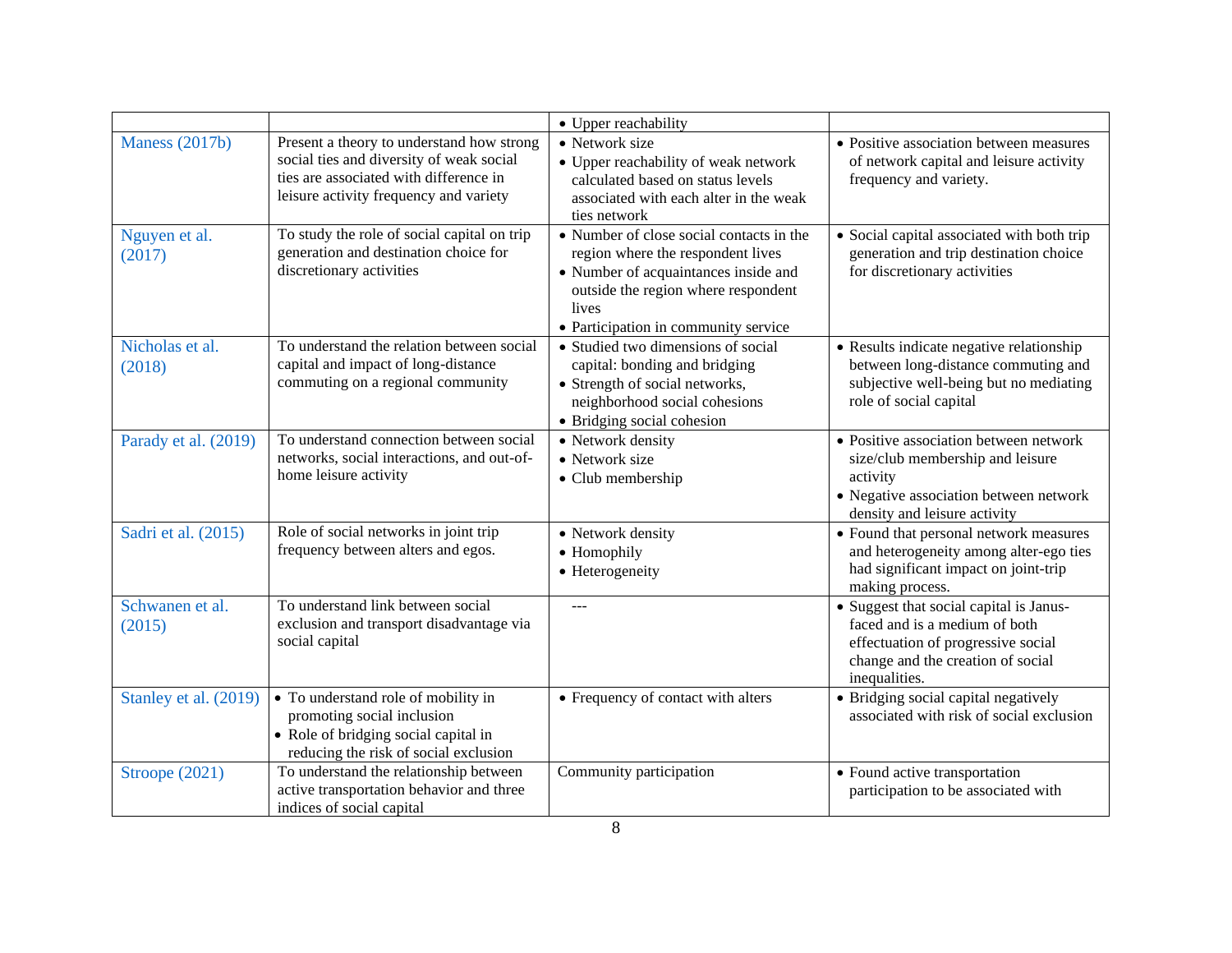|                    |                                                                   | • Written a letter or made a telephone    | community participation but not with       |
|--------------------|-------------------------------------------------------------------|-------------------------------------------|--------------------------------------------|
|                    |                                                                   |                                           | sense of community                         |
|                    |                                                                   | call to influence policy issue            |                                            |
|                    |                                                                   | • Attended an event that provided         |                                            |
|                    |                                                                   | information about community services      |                                            |
|                    |                                                                   | • Attended a meeting to pressure for city |                                            |
|                    |                                                                   | or county policy change                   |                                            |
|                    |                                                                   | Sense of community                        |                                            |
|                    |                                                                   | • I can get what I need in this           |                                            |
|                    |                                                                   | neighborhood                              |                                            |
|                    |                                                                   | • This neighborhood helps me fulfill my   |                                            |
|                    |                                                                   | needs                                     |                                            |
|                    |                                                                   | • I feel I belong in this neighborhood    |                                            |
| Utsunomiya (2016)  | To understand role of local public                                | • Participation in regional festivals,    | • Found that the network and               |
|                    | transportation in social capital                                  | NGOs etc.                                 | participation indices standing for social  |
|                    |                                                                   | $\bullet$ Trust index                     | capital to be positively correlated with   |
|                    |                                                                   | • Network index                           | level of local bus services                |
| Wang et al. (2021) | Identification of determinants of low                             | Structural social capital (strong ties)   | • Structural social capital effects travel |
|                    | carbon travel by incorporating social                             | • Intimacy level with head of household   | behavior by influencing resources          |
|                    | relations information                                             | Cognitive social capital                  | available via the head of household        |
|                    |                                                                   | • Head of household's low-carbon          | • In terms of cognitive social capital,    |
|                    |                                                                   | preference                                | head of household's preferences also       |
|                    |                                                                   | • Family reciprocity                      | impact low carbon travel preferences of    |
|                    |                                                                   |                                           | household members.                         |
|                    |                                                                   | • Community of low carbon atmosphere      |                                            |
|                    | -- No indicators of social capital used or mentioned in the study |                                           |                                            |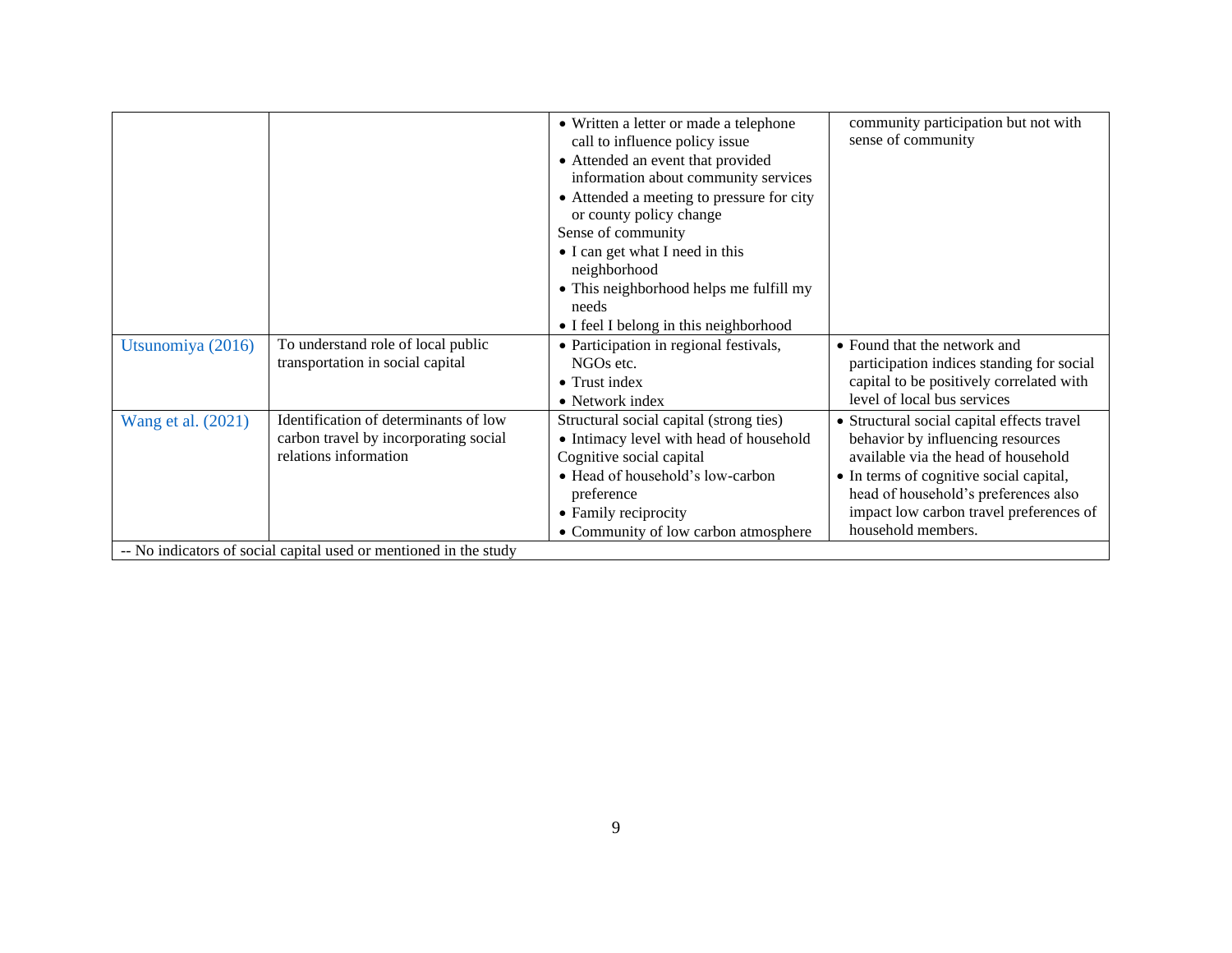# **3. DATA AND METHODOLOGY**

# **3.1. DATA**

We make use of data from the Pew Internet Networks and Community Survey [\(Hampton et al., 2009\)](#page-28-2),

 which was conducted in 2008 in the United States. The survey was interviewer administered to a US 5 national sample via telephone with a response rate of  $\sim$  22%. Potential respondents were contacted as many

as 10 times, were offered post-paid cash incentives for participation. The survey was targeted at adults over

18 years of age and consisted of the following 7 modules:

- 8 *Internet usage:* this module asked respondents about their internet usage behavior including frequency of internet use at home and at work, type of internet connection, engagement in instant messaging, online blogging, use of social network websites, etc.
- *Name generator and interpreter:* consisted of two questions designed to gather information on names of alters: a) with whom the ego (respondent) discussed important matters in the last 6 months and b) who were especially significant in the ego's life. The number of names were restricted to a maximum of 5 in each case (10 total). In addition, respondents were asked various information about their alters including gender, length of ego's relationship with the alters, frequency of contact with alters via face- to-face conversation, phone, email, geographic distance between the home locations of the ego and alters, alters' race, and political inclination. Note that the name generator is a popular technique to delineate characteristics and structure of ego-centric networks and has been used by many studies in the past several decades [\(Burt, 1984;](#page-26-8) [Kowald and Axhausen, 2014\)](#page-28-8).
- *Position generator:* this module collected information on resources embedded in the respondent's social network [\(Lin, 2001\)](#page-28-9). Specifically, respondents were asked whether he/she knew anyone active in each of the following 22 occupations: a nurse, a farmer, a lawyer, a middle school teacher, a full- time babysitter, a janitor, a personnel manager, a hair dresser, a bookkeeper, a production manager, an operator in a factory, a computer programmer, a taxi driver, a professor, a policeman, a chief executive officer in a large company, a writer, an administrative assistant in a large company, a security guard, a receptionist, a congressman, or a hotel bell boy.
- *Neighborhood involvement:* This module inquired about the type of housing, dwelling duration, to what extent the respondent knows the names of his/her neighbors, frequency of conversation between the respondent and the neighbors via various modes of conversation, and whether the respondent has received or given help to his/her neighbors in form of listening to problems, help with household chores, caring for the family members, or financial assistance.
- *Community involvement:* a module focused on assessing respondent community involvement and the role of the internet in helping the respondents become more involved in community groups. Specifically, the survey inquired about involvement in any community group, local sports league, youth group, religious group like a church or any other social club.
- *Public spaces:* this module gathered information on the respondents' frequency and diversity of activity participation in public places. Specifically, the respondents were asked the number of times they visited a café or a coffee shop, a religious center, a public library, a restaurant (fast food or any other type), a community center, a public park or plaza, or a bar in the last month.
- *Personal and household characteristics* module asked the respondents information on various personal and household characteristics such as age, gender, race, household income, number of adults and children in the household, education, employment, and marital status.

 The dataset from the survey consisted of 2,512 observations in total with several observations having missing variables, which is typical in large social networks related surveys. After cleaning the data to remove observations with missing relevant variables, we were left with a total of 1,434 complete observations for the analysis. **Table 2** presents the descriptive statistics of the personal and household characteristic and social activity participation behavior of the respondents.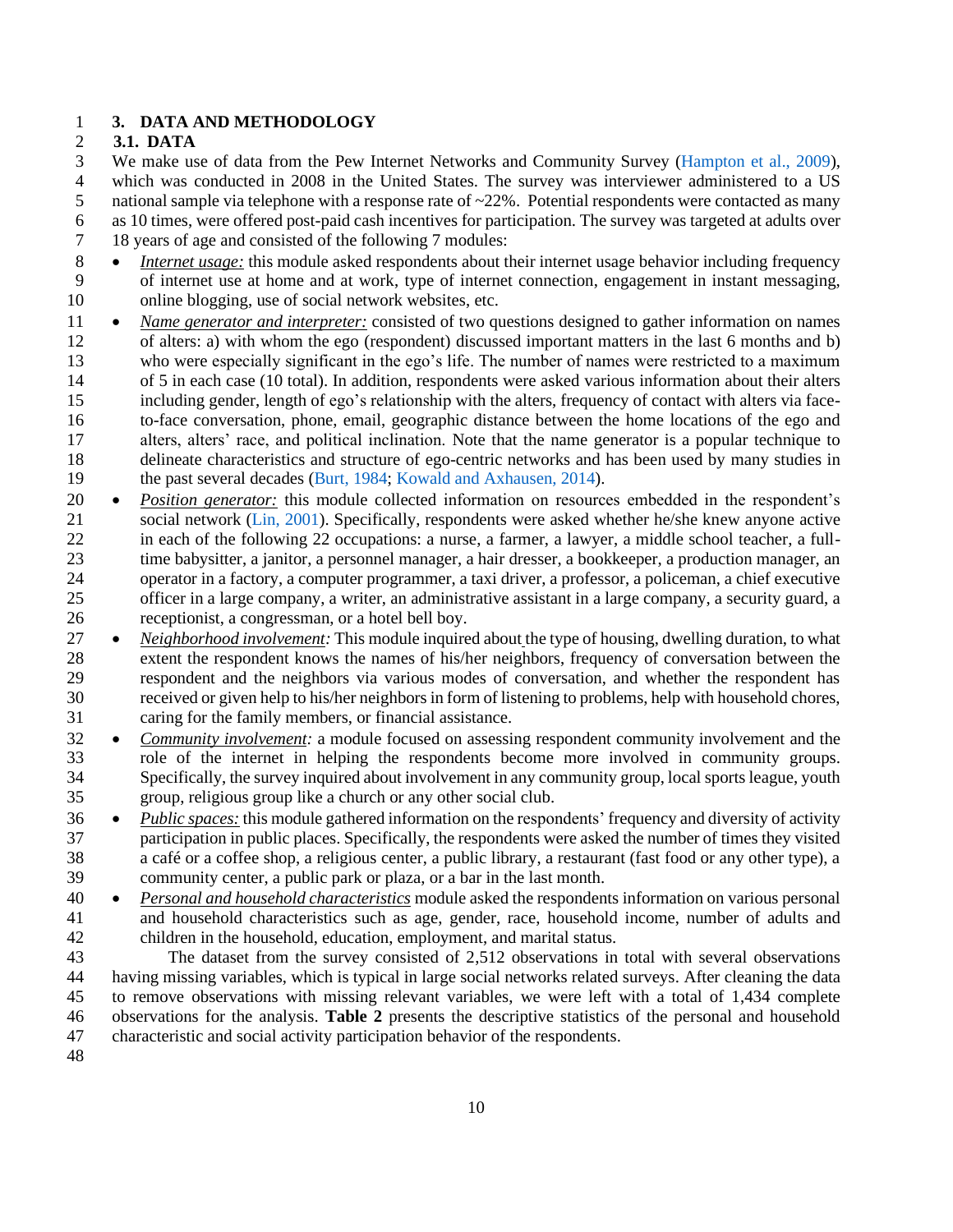| <b>Variable</b>                    |                                       | <b>Statistic</b> |
|------------------------------------|---------------------------------------|------------------|
| Gender                             | Male                                  | 47.8%            |
|                                    | Female                                | 52.2 %           |
| Income                             | Less than $$10,000$                   | 6.1%             |
|                                    | $$10,000 - $20,000$                   | 9.2%             |
|                                    | $$20,000 - $30,000$                   | 12.8 %           |
|                                    | $$30,000 - $40,000$                   | 11.4 %           |
|                                    | $$40,000 - $50,000$                   | 11.2 %           |
|                                    | \$50,000 - \$75,000                   | 16.3%            |
|                                    | \$75,000 - \$100,000                  | 14.2 %           |
|                                    | \$100,000 or more                     | 18.8%            |
| Race/Ethnicity                     | White                                 | 80.4 %           |
|                                    | <b>Black or African American</b>      | 11.6 %           |
|                                    | Asian or Pacific Islander             | 2.2 %            |
|                                    | Mixed race                            | 1.9%             |
|                                    | Native American/American India        | 1.1 %            |
|                                    | Other                                 | 1.5 %            |
|                                    | Don't know / Refused                  | 1.3 %            |
| <b>Employment Status</b>           | Employed full-time                    | 51.8%            |
|                                    | Employment part-time                  | 11.4 %           |
|                                    | Retired                               | 18.9 %           |
|                                    | Not employed                          | 13.7 %           |
|                                    | Disabled                              | 2.7 %            |
|                                    | Student                               | 0.7%             |
|                                    | Other                                 | 0.7 %            |
| <b>Education Status</b>            | None, or Grade 1-8                    | 1.7 %            |
|                                    | High school incomplete                | 5.0%             |
|                                    | High school graduate                  | 29.9 %           |
|                                    | Technical, trade or vocational school | 2.4 %            |
|                                    | Some college, no 4-year degree        | 24.5 %           |
|                                    | College graduate                      | 21.3 %           |
|                                    | Post-graduate                         | 15.1 %           |
| Age                                | Less than 25 years                    | 10.7 %           |
|                                    | 25-39 years                           | 23.8%            |
|                                    | 40-59 years                           | 40.8%            |
|                                    | $60-75$ years                         | 19.9 %           |
|                                    | More than 75 years                    | 4.9%             |
| <b>Marital Status</b>              | Married                               | 51.9%            |
|                                    | Living with a partner                 | 6.8%             |
|                                    | Divorced                              | 11.2 %           |
|                                    | Separated                             | 2.2 %            |
|                                    | Widowed                               | 7.7 %            |
|                                    | Never been married                    | 18.6%            |
|                                    | Single                                | 1.3%             |
|                                    | Don't know/Refused                    | 0.4%             |
| of<br>children<br>No.<br>the<br>in | None                                  | 62.1 %           |
| household                          | One                                   | 14.8 %           |
|                                    | Two                                   | 14.3 %           |
|                                    | Three or more                         | 8.9%             |
| No. of adults in the household     | One                                   | 25.0 %           |
|                                    | Two                                   | 54.7 %           |
|                                    | Three or more                         | 20.3 %           |

## 1 **TABLE 2: Descriptive statistics of the personal, household, and social activity participation**  2 **characteristics of the respondents**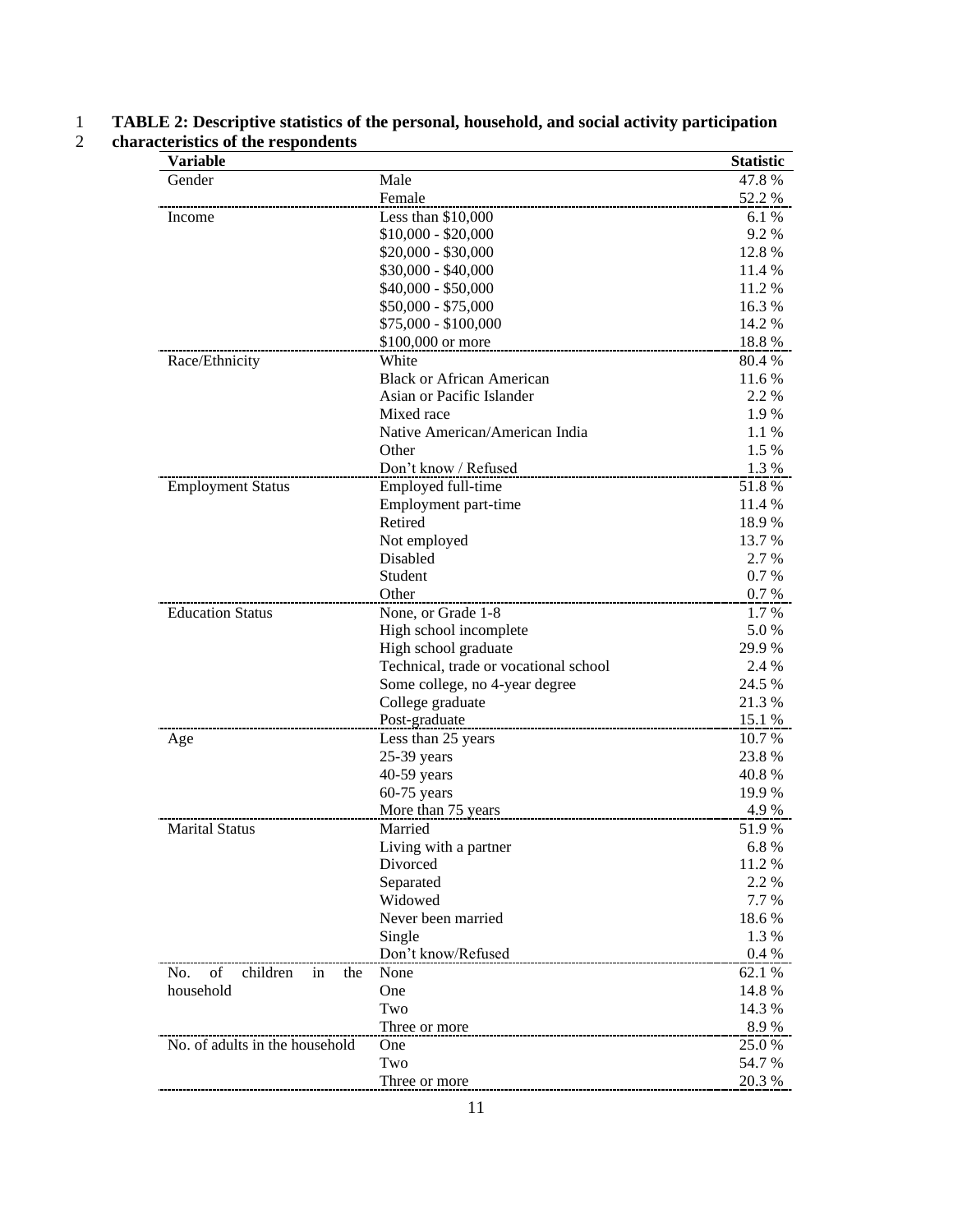| Social Activity diversity | Mean   |      |
|---------------------------|--------|------|
|                           | Median |      |
|                           | S.D.   |      |
| Social Activity frequency | Mean   | 13.9 |
|                           | Median |      |
|                           |        |      |

S.D.: Standard Deviation

1

2 Note that the social activity diversity variable was defined as the total number of public places (out of a 3 total of 6), as mentioned in the public space module, visited at least once in the last month. Further, the 4 social activity frequency variable takes the number of times each of the six places were visited in the last<br>5 month and counts the total number of social / leisure trips made in the last month. month and counts the total number of social / leisure trips made in the last month.

# 6

# 7 **3.2. STRUCTURAL EQUATION MODELING**

 We make use of a generalized structural equation modeling (SEM) framework [\(Muthén, 1984\)](#page-29-16) in this study to understand the multi-dimensional nature of social capital and its relationship with social activity participation behavior. Structural equation models are multivariate regression structures which allow reciprocal, direct and indirect relationships among variables. SEMs also allow estimation of latent variables, which are measured through various observable indicators [\(Asgari et al., 2016\)](#page-26-9). A generalized SEM consists of two components: 1) a *structural* model that captures the inter-relationship between various latent variables; 2) a *measurement* model that captures the relationship between continuous latent variables and their observed indicators. The structural component of an SEM can be written as:

$$
16 \qquad \eta = \alpha + \beta \eta + \epsilon \tag{1}
$$

17 where

- 18  $\eta$  = vector of latent variables
- 19  $\alpha$  = vector of intercepts
- 20 B = matrix of parameters governing the relationship between latent variables
- 21  $\epsilon$  = vector of error terms associated with the latent variables
- 22 The measurement component can take two different forms depending upon whether the observed indicators 23 are considered categorical or continuous. For categorical indicators, the measurement model is specified 24 using the following equation:
- 25  $y^* = v + \Delta \eta + \mu$  (2)
- 26 where
- $y^*$  = a vector of continuous latent variables or propensity function
- 28  $v = a$  vector of intercepts
- 29  $\Lambda$  = a factor loading matrix
- 30  $\mu$  = vector of measurement errors
- 31 The relationship between observed indicator value  $y$  and  $y^*$  is expressed using the following mapping 32 function:

33 
$$
\tilde{y} = \begin{cases}\n0 & \text{if } y^* \le \psi_1 \\
j & \text{if } \psi_{j-1} < y^* \le \psi_j \ \forall \ j \in (2, ..., J - 1) \\
j & \text{if } \psi_{j-1} \le y^* \n\end{cases}
$$
\n34 where (3)

- $35 \qquad J =$  number of ordered categories in a categorical indicator
- 36  $\psi_j$  = threshold parameter dividing  $y^*$  in various categories
- 37 For continuous indicators, the relationship between the indicators and the latent variables is written as:  $38 \quad y = v + \Delta \eta + \mu$  (4)
- 39 We make use of the "*lavaan*" package in R programming language to estimate the SEM model 40 [\(Rosseel, 2012\)](#page-30-11), which uses the popular mean and variance adjusted weighted least square (WLSMV)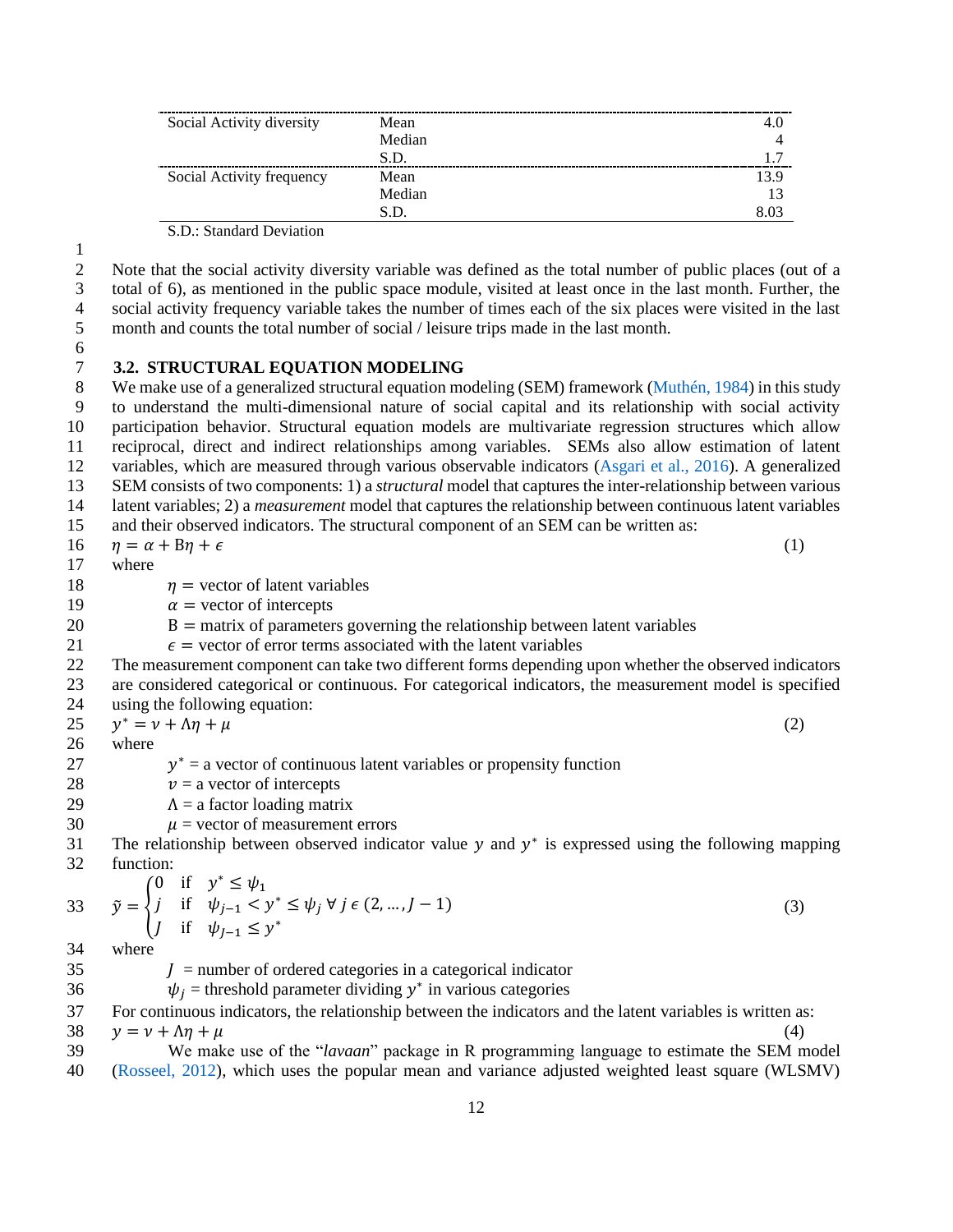procedure in cases where categorical indicators are involved [\(Olsson et al., 2000;](#page-30-12) [Suh, 2015\)](#page-31-11). For more 2 information on structural equation modeling, readers are referred to [Kline \(2015\).](#page-28-10)

# 4 **4. SOCIAL CAPITAL DIMENSIONS AND RESEARCH HYPOTHESES**<br>5 In this study, we measure social capital as a property of an individual rat

In this study, we measure social capital as a property of an individual rather than group based. In Putnam's definition, while social capital associated with a person is also associated with the group they belong to, we measure social capital associated with an individual since the scope of this study is related to understanding individual travel behavior. While several different dimensions of social capital exist in the literature, we adopt two broadly defined dimensions of bonding (network of closely tied individuals) and bridging (ties between heterogeneous individuals). These two dimensions offer the advantage of encompassing most niche dimensions identified in other studies. To formally define, *bonding capital* is described as the capital gathered from close contacts, people who are similar in characteristics and ideologies [\(Nicholas et al., 2018\)](#page-30-5), and helps people 'get by' in life [\(Stone et al., 2003\)](#page-31-5). *Bridging social capital* involves overlapping networks and helps gain access to resources and opportunities that do not exist in one's own network [\(Stone et al., 2003\)](#page-31-5). Bridging capital is described to cover networks between heterogeneous individuals [\(Nicholas et al., 2018\)](#page-30-5).

 Regarding the ties between social capital and travel, here we take the view that urban travel activity participation is a function of social capital, i.e., social capital helps generate travel. The opposite causation, where social capital may be facilitated by travel activity, may also be in play, but here we take the view that this is rather a long-term phenomenon and is beyond the scope of this study. Further, we also emphasize that the travel discussed in this study is not limited to joint trip-making (i.e. travel that takes place with other individuals), since solo travel can still be rooted in social networks.

 Regarding the impact of different dimensions of social capital on travel, we take the view that both of the identified dimensions (i.e. bonding and bridging) impact leisure/discretionary travel and activity participation but the impact these dimensions have on travel are differential. In the context of bonding capital, we propose that individuals that score high on bonding (i.e. those embedded in a more a tightly knit network) have a higher number of social constraints to abide by and thus are compelled to make more discretionary travel to avoid network contraction and loss of social safety or support (Rubin & Bertolini  $2016$ ). In the context of bridging capital, we argue that individuals with higher bridging social capital make more discretionary travel since they have access to novel resources and information through their social connections. This includes access to a mobility tool, information regarding a newly opened restaurant, or access to membership of a club etc., which otherwise would not have available.

 Further, we assume that the social capital dimensions are latent in nature and cannot be measured correctly using a single indicator. Hence, a conceptual SEM framework is presented, where we use multiple indicators to measure the social capital dimensions and their association with urban activity participation. An important note here is that while several studies have used community and neighborhood participation as an indicator of social capital, two major issues arise with this approach. First, neighborhood or community participation propensities of an individual are latent in nature and need multiple indicators to provide a reliable measurement. Second, even when multiple indicators are used, neighborhood or community engagement should not be taken as a proxy for social capital, rather it is a way to accumulate social capital. This distinction is important to fully characterize social capital and its relationship with travel. In section 4.1 and 4.2, we present the specific research hypotheses that we test in this study using a SEM framework and the indicators used to measure different latent variables involved.

#### **4.1. RESEARCH HYPOTHESES**

 **Figure 1** presents the conceptual framework used in the structural equation model relating social capital dimensions and urban activity participation. In the framework, we test four different hypotheses as presented below:

**H1.** *Social capital is latent and multi-dimensional in nature and is separable into two main dimensions:* 

*bonding and bridging.* To test this hypothesis, we have incorporated two dimensions of social capital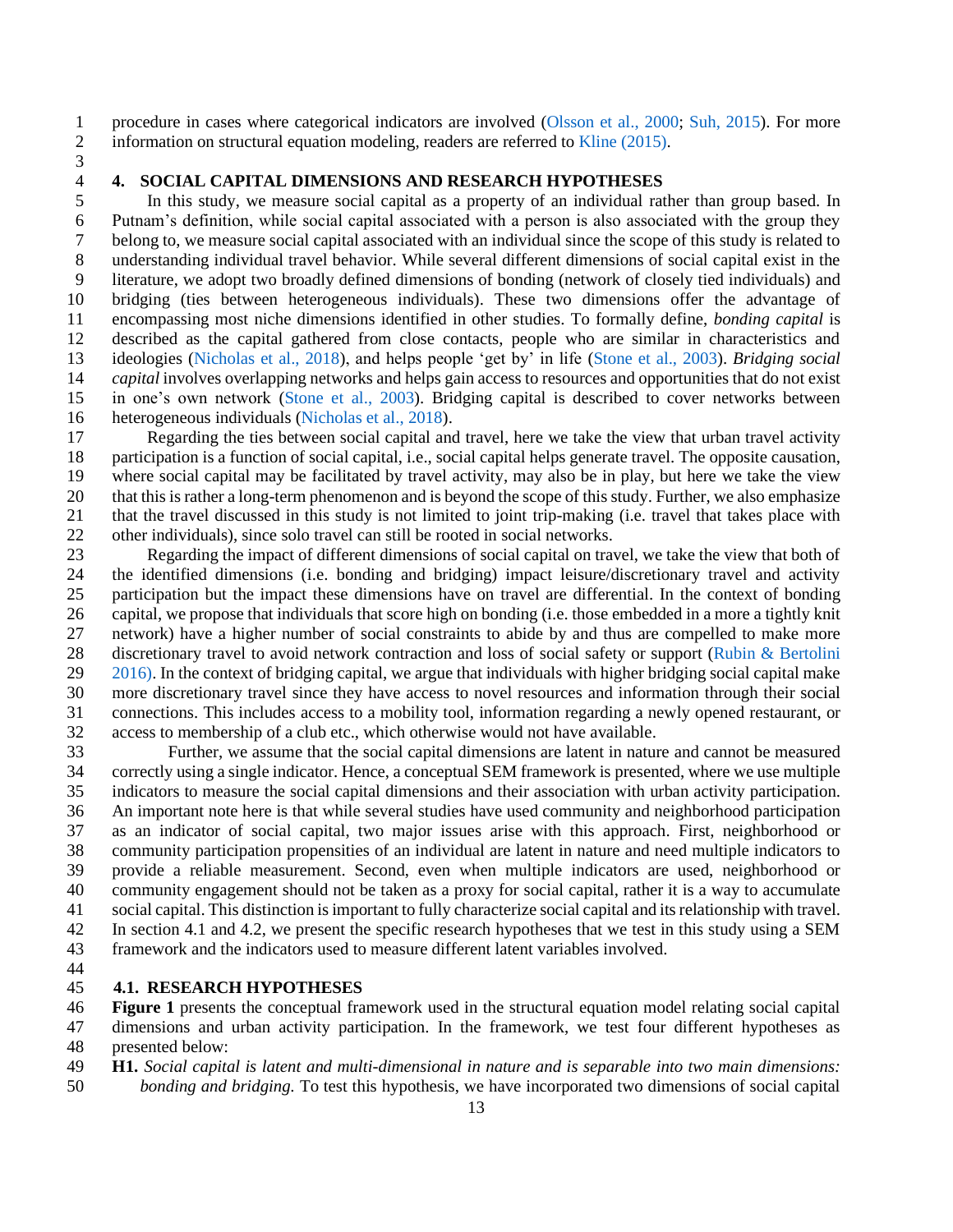as different latent variables measured via three indicators each. Further, we also allow the estimation of error covariance between these two dimensions, to examine whether these dimensions are truly

- 3 separable.<br>4 **H2.** *Neighborl*  **H2.** *Neighborhood and community engagement are latent variables and require multiple indicators for measurement. Further, these engagement dimensions help to accumulate (strengthen) different social capital dimensions.* To test this hypothesis, we consider neighborhood and community engagement as two separate latent variables measured via multiple indicators. Further, we specify path coefficients linking each engagement dimension to the social capital dimensions. Thereby we capture the accumulation of social capital via neighborhood and community engagement. Note here that we again allow error covariance between the two constructs to examine their connection.
- **H3.** *Different dimensions of social capital have significant and differential impact on urban activity participation frequency and diversity.* To test this hypothesis, we allow paths from the two social capital dimensions to different urban activity diversity and frequency measures. Further, given that urban activity frequency and diversity are potentially correlated, we allow error covariance between these two variables as well.
- **H4.** *Part of the variation in urban activity frequency and diversity can be explained by individuals' socio- demographic information.* We formally test this hypothesis by allowing paths from individuals' socio-demographic characteristics to urban activity frequency and diversity variables. The joint control for
- social capital and socio-demographic variables allows us to gain a more cohesive image of the relative
- importance of each category of factors. The socio-demographic variables included in the model are respondents' gender, household income, household size, age, employment status, education level status.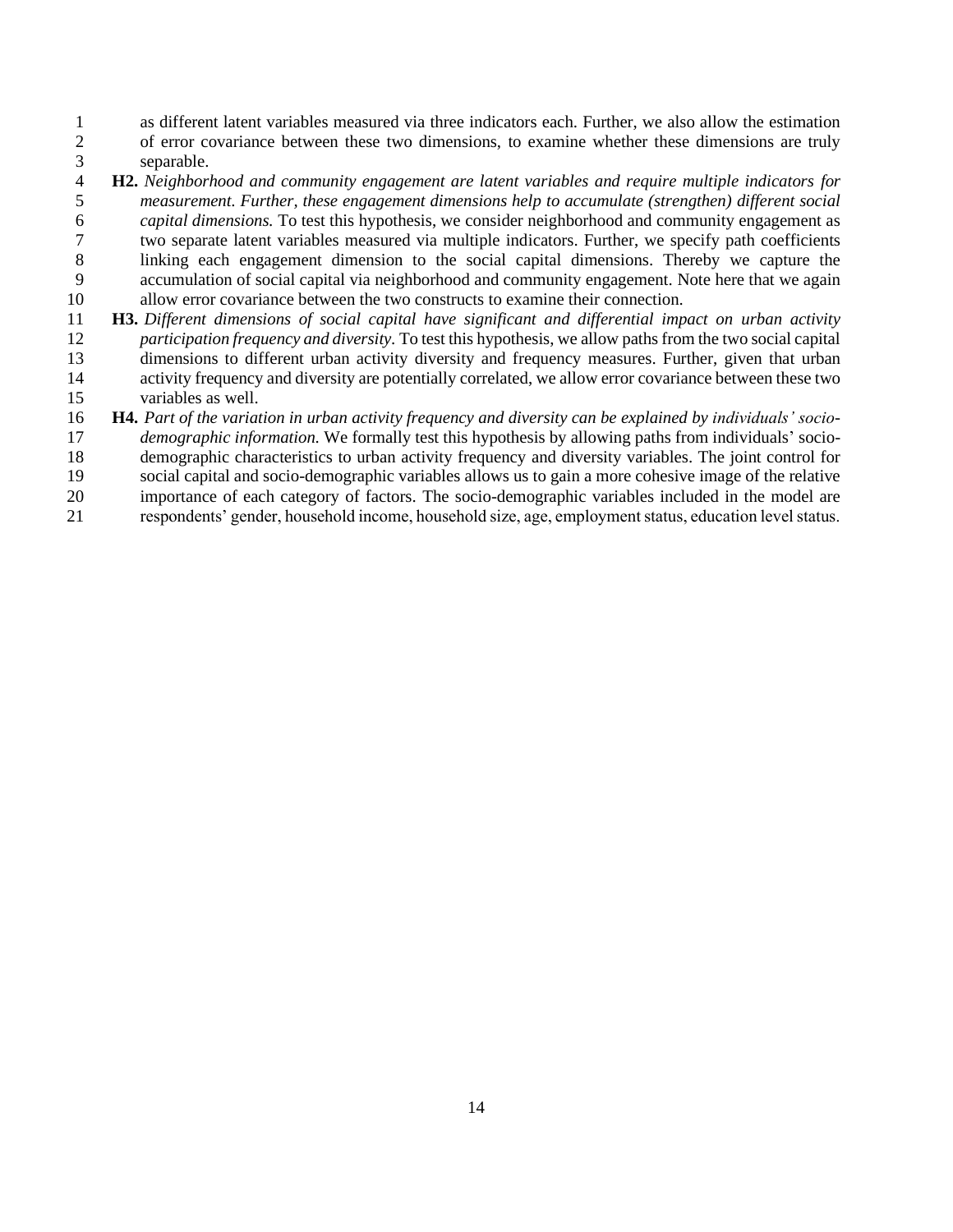

**Figure 1: Conceptual SEM Framework**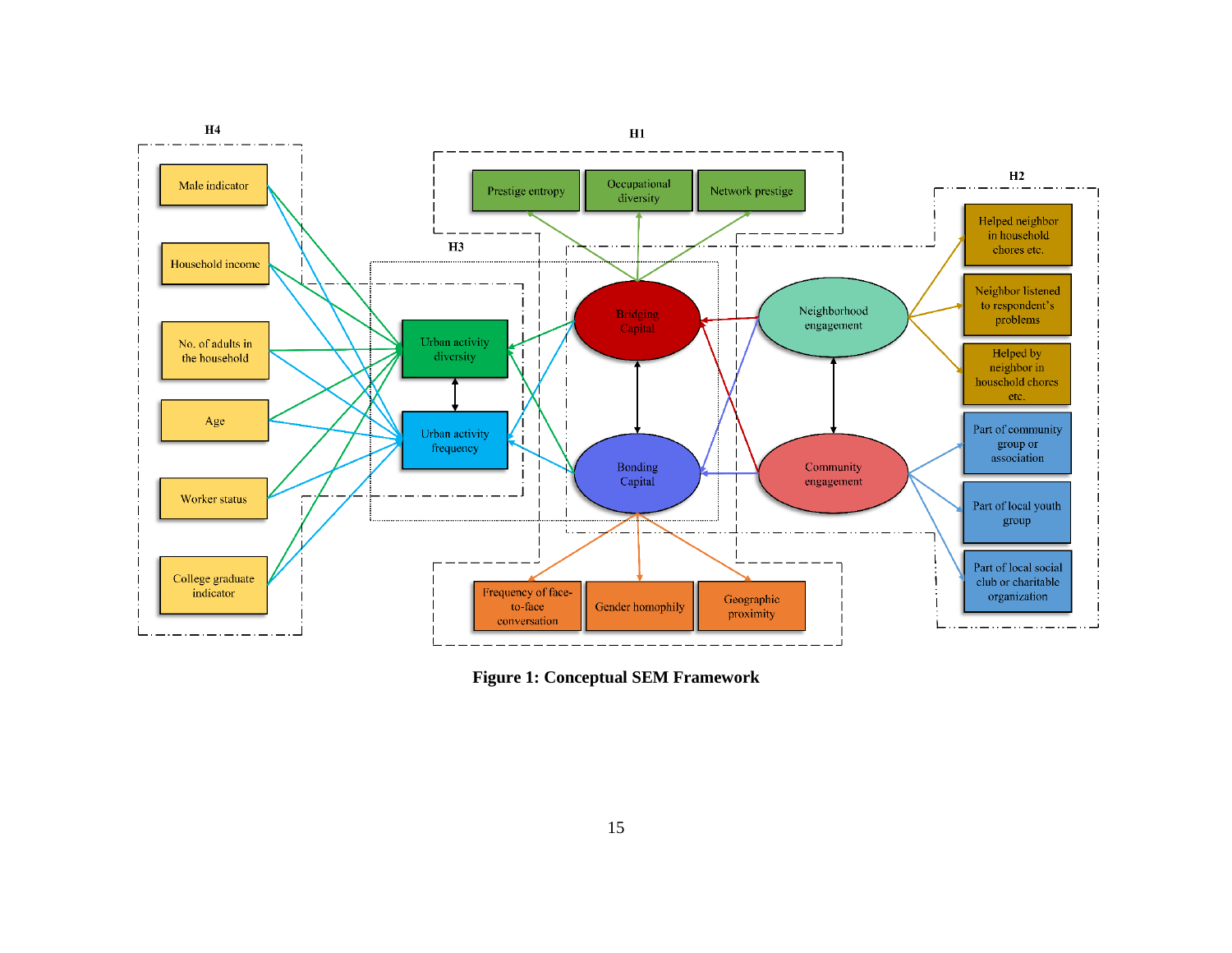#### **4.2. MEASUREMENT OF THE LATENT VARIABLES**

We capture the four latent variables in our conceptual framework (which are bonding capital, bridging capital, neighborhood engagement, and community engagement) using three indicators each. The information regarding the indicators used in this study for each of the four latent variables is given below:

#### **4.2.1.BONDING CAPITAL**

The measurement of bonding capital is anchored in the existing literature. Since bonding capital is derived from a network of closely tied individuals who are similar to each other, potentially geographically closer and interact more frequently, we use the following three indicators derived from the name generator to measure bonding capital:

- Average **frequency of face-to-face conversations** with alters.
- **Geographic proximity**, calculated as the average distance between home location of the ego and the alters.
- **Gender homophily**, calculated to measure similarity between the respective gender of ego and alters. We used the negative of the  $E - I$  index [\(Krackhardt and Stern, 1988\)](#page-28-11) given below as a measure of homophily:

$$
E-I index = \frac{ties_{a-b} - ties_{a-a}}{ties_{a-b} + ties_{a-a}}
$$
 (2)

where  $ties_{a-b}$  is the number of alters different from the ego (w.r.t gender) and  $ties_{a-a}$  is the number of alters similar to the ego (w.r.t gender). Gender homophily varies between 1 and -1, where 1 corresponds to higher homophily (meaning higher similarity between ego and his/her alters).

## **4.2.2.BRIDGING CAPITAL**

Since bridging capital is derived from ties with individuals who are potentially different from an individual and have access to novel resources that are otherwise not available to the ego, we use the position generator to measure the resources embedded in ones' social connections. Based on the position generator, we use the following three indicators of bridging capital in this paper:

- **Occupational diversity:** Following [Maness \(2017a\),](#page-29-2) we calculated occupational diversity as the number of occupational ties (out of 22 occupations listed in the position generator) connected to the respondents. Occupational diversity is designed to capture the variety of resources potentially available to the respondent.
- **Network prestige:** Using the Standard International Occupational Prestige Scale [\(Ganzeboom and](#page-28-12)  [Treiman, 2003;](#page-28-12) [Treiman, 2013\)](#page-31-12) and following [Maness \(2017b\),](#page-29-3) we associated each occupation in the position generator with a prestige score. The prestige score and the information of whether a respondent knows someone with a given occupation was used to calculate the implied amount of prestige present in an individual's social network. Along with the absolute value of the network prestige, we calculated a normalized value using the maximum possible prestige value of 1036, which occurs if a respondent would know someone from each of 22 listed occupations. The tenet here is that higher prestige leads to better access to resources and hence contributes to higher bridging capital.
- **Prestige entropy:** In addition to the above network prestige, the diversity is also considered. Given that, a more even distribution of prestige is likely to be more effective in leading to higher bridging capital, we used normalized entropy [\(Shannon, 2001\)](#page-30-13) as a measure of evenness in the distribution of occupational connections in the network. The normalized prestige entropy is calculated as:

$$
\textbf{Normalized\;Prestige\;Entropy} = \sum_{i}^{K} \frac{p_k \ln(p_k)}{\ln(\frac{1}{K})}
$$
\n<sup>(3)</sup>

where  $p_k$  is the proportion of total prestige associated with the  $k_{th}$  occupation and K is the total number of occupations known to the respondent (same as the occupational diversity). The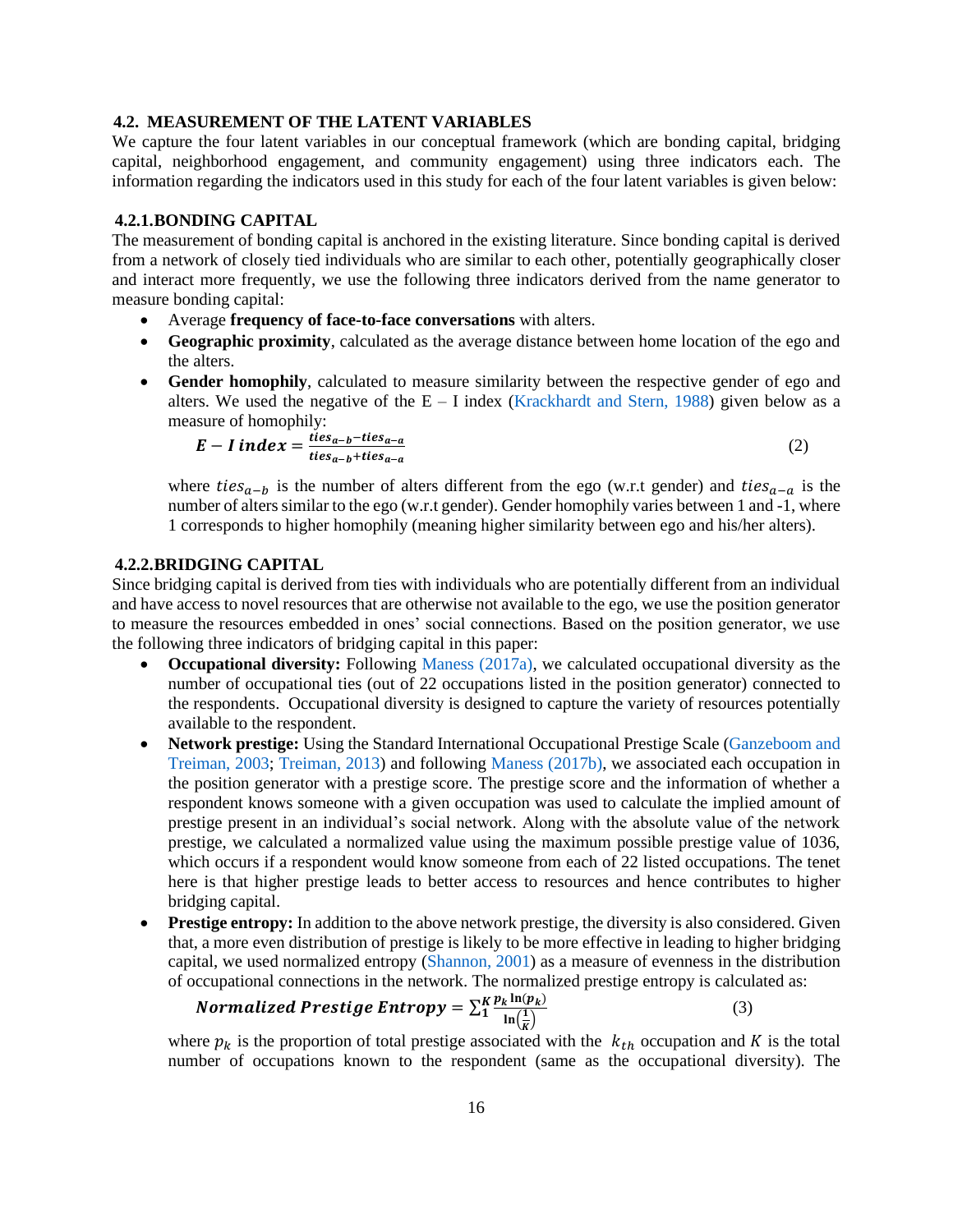maximum possible value of the normalized entropy is 1, which means that the total prestige embedded in the network is equally distributed among the occupations.

# **4.2.3.NEIGHBORHOOD ENGAGEMENT**

To measure neighborhood engagement, respondents were asked:

- Whether the respondent has helped his/her neighbors with household chores, shopping, repairs, house-sitting, or lending tools or supplies.
- Whether the respondent's neighbor has ever listened to respondent's problems
- Whether the respondent has received help by his/her neighbors with household chores, shopping, repairs, house-sitting, or lending tools or supplies.

We use the responses to these questions as indicators of neighborhood engagement. These responses were captured as binary indicators, where 1 represents if someone engages in a particular activity (like helping neighbors with household chores) and 0 otherwise.

**Table 3** presents the descriptive statistics of the various indicators used in this study.

| <b>Variable</b>                         | <b>Measure</b> | <b>Value</b> |
|-----------------------------------------|----------------|--------------|
| Occupational diversity                  | Mean           | 10.0         |
|                                         | Median         | 10           |
|                                         | S.D.           | 4.9          |
| Normalized Network prestige             | Mean           | 0.5          |
|                                         | Median         | 0.5          |
|                                         | S.D.           | 0.2          |
| Normalized Prestige entropy             | Mean           | 0.9          |
|                                         | Median         | 1.0          |
|                                         | S.D.           | 0.2          |
| frequency<br>face-to-face<br>Mean<br>of | Mean           | 2.9          |
| conversation (on 7-point Likert scale)  | Median         | 3            |
|                                         | S.D.           | 1.4          |
| Mean geographic proximity (on 9-point   | Mean           | 4.2          |
| Likert scale)                           | Median         | 4.3          |
|                                         | S.D.           | 1.8          |
| Gender homophily                        | Mean           | 0.0          |
|                                         | Median         | 0            |
|                                         | S.D.           | 0.6          |
| Helped neighbor in household chores     | Yes            | 44.5%        |
|                                         | N <sub>0</sub> | 55.5%        |
| Neighbor listened to respondent's       | Yes            | 38.8%        |
| problems                                | N <sub>o</sub> | 61.2%        |
| Helped by neighbor in household chores  | Yes            | 34.2%        |
|                                         | N <sub>o</sub> | 65.8%        |
| Part of community group or association  | Yes            | 17.1%        |
|                                         | N <sub>0</sub> | 82.9%        |
| Part of local youth group               | Yes            | 17.6%        |
|                                         | N <sub>o</sub> | 82.4%        |
| Part of local social club or charitable | Yes            | 28.1%        |
| organization                            | No             | 71.9%        |
| S.D.: Standard Deviation                |                |              |
|                                         |                |              |

**TABLE 3: Descriptive statistics of the indicators**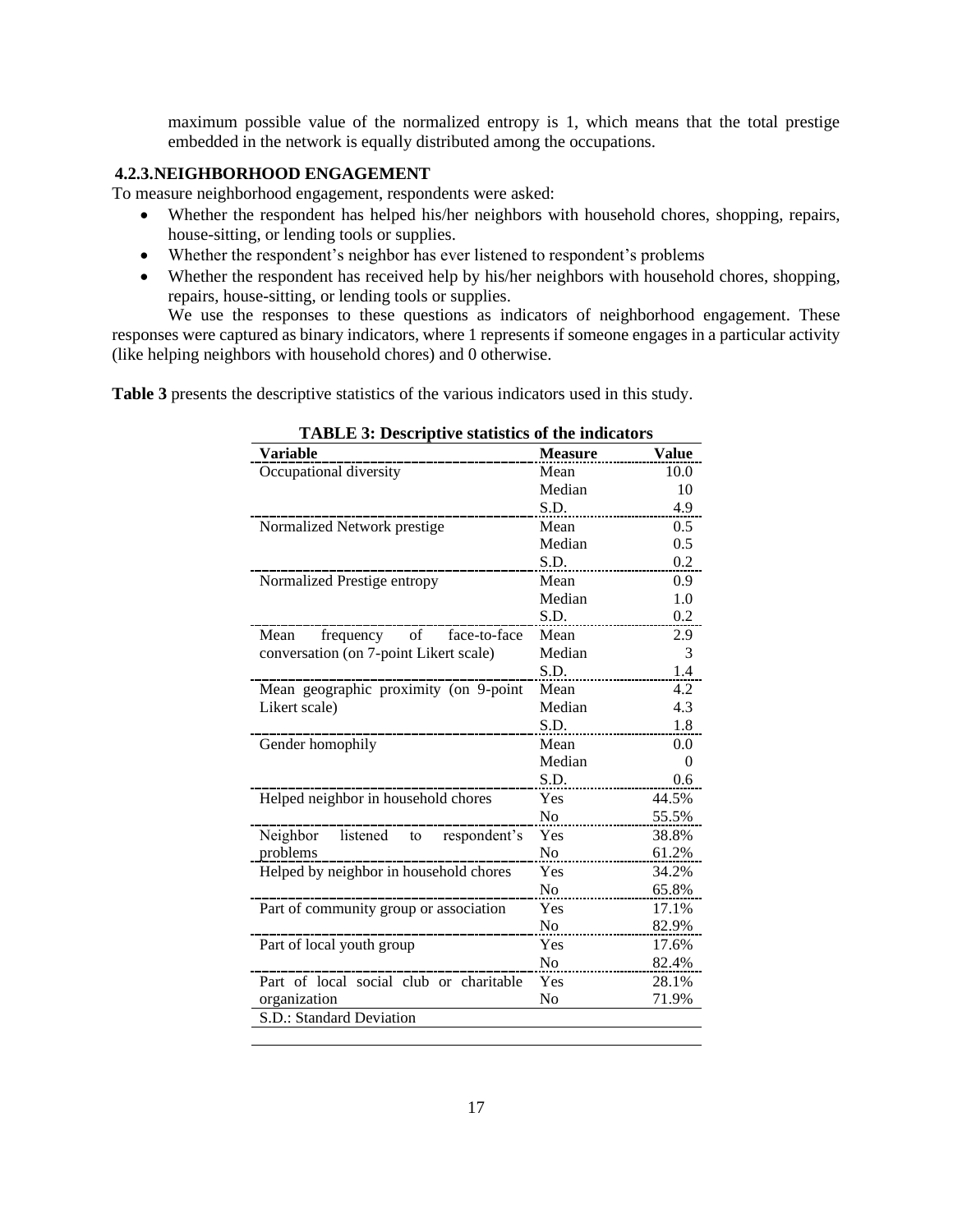#### **4.2.4. COMMUNITY ENGAGEMENT**

To measure community engagement, respondents were asked:

- Whether the respondent is part of a community group or neighborhood association that focuses on issues or problems in your community
- Whether the respondent is part of youth group, such as scouts or the YMCA
- Whether the respondent is part of a local social club or charity

We used the binary responses to these questions to measure community engagement.

# **5. RESULTS AND DISCUSSION**

**Table 4** presents the estimation results from the structural equation model and **Figure 2** shows these results on the path diagram. In this figure, paths where the corresponding parameter was statistically significant at the 95% confidence level are shown using a solid arrow, while the paths which were hypothesized but resulted in an insignificant parameter are shown using a dashed arrow. For brevity, error variances are not presented in the path diagram but are reported in **Table 4**. Note that the results presented in **Table 4** are from the final estimated model where all the insignificant variables have been removed. **Table 5** presents various model fit measures for structural equation model. Given the nature of the estimator used, we present both the standardized and robust versions of the fit measures, where applicable. Given the relatively large sample size, the most reliable measures of fit for our model are comparative fit index (CFI), root mean square error of approximation (RMSEA) and standardized root mean square residual (SRMR) [\(Hooper et](#page-28-13)  [al., 2008;](#page-28-13) [Kenny, 2015\)](#page-28-14). We also present the expected cross validation index (ECVI) [\(Browne and Cudeck,](#page-26-10)  [1992\)](#page-26-10) which measures the discrepancy between the covariance matrices of the fitted model and an external sample of the same size. Typically, a CFI/TLI value greater than 0.90 (0.95 as suggested by some studies) is considered a good fit. For the presented model, the robust CFI value was 0.839 and the robust TLI value was 0.886. While these values are slightly lower than the generally prescribed cut-offs, the CFI/TLI values in our model were greatly affected by the inclusion of socio-demographic information (H4) and the CFI/TLI values in the model without the socio-demographic variables were well above 0.95. Nevertheless, prior research suggest these metrics to be lower in magnitude as model complexity increases [\(Allen et al., 2018;](#page-26-11) [Biehl and Stathopoulos, 2020\)](#page-26-12). The RMSEA value (upper bound of 90 % confidence interval) for our model was 0.059, which is well below 0.08 value of acceptable cut-off. Further, our model shows a SRMR value of 0.036, which is lower than the maximum acceptable value of 0.08 and the ECVI value was 0.639. Note than there are no prescribed cut off values for ECVI since this is a comparative fit measure though the ECVI value of the presented model was better compared to other variations of the path diagram we tested. Overall, from various measures of model fit, our model seems to fit reasonably well to the data, highlighting the confidence in our results and findings.

Several interesting observations can be made from the estimation results and are presented in following subsections on social capital multi-dimensionality, foundations of social capital, resulting travel behavior, and demographic determinants.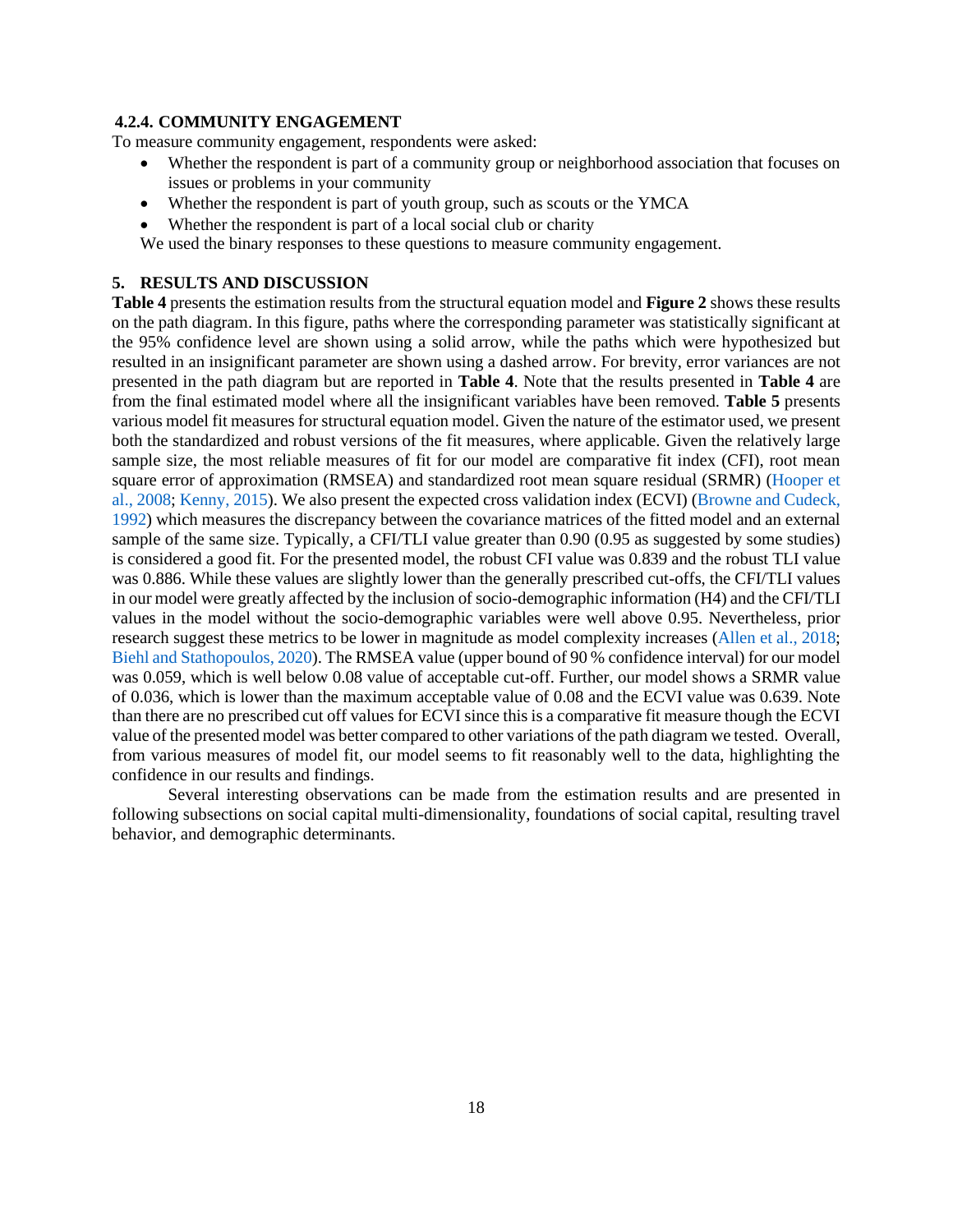

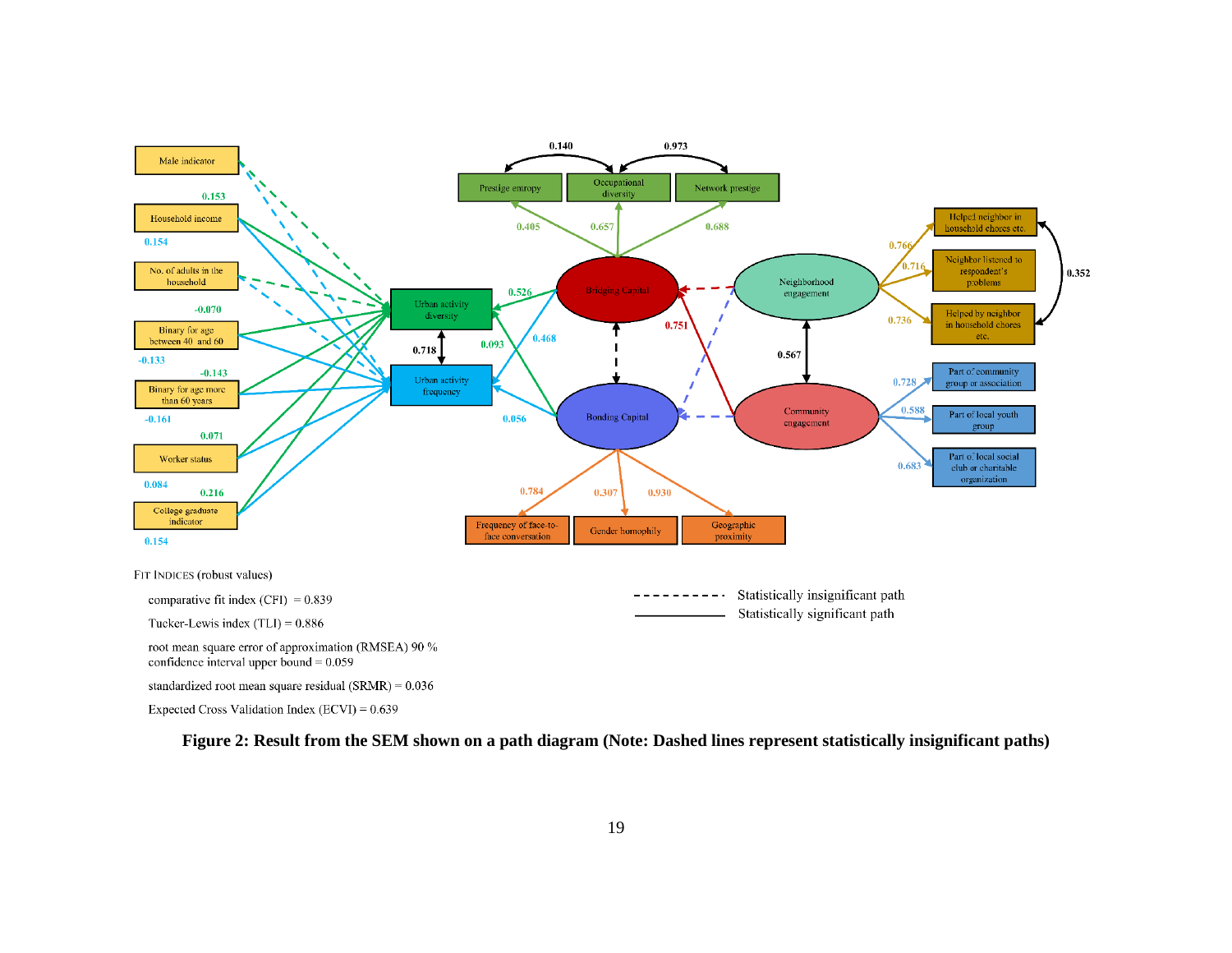| <b>Variables</b>                                                                           | <b>Parameter</b><br><b>Estimates</b> | t-stats |
|--------------------------------------------------------------------------------------------|--------------------------------------|---------|
| <b>Latent Variables</b>                                                                    |                                      |         |
| Occupational diversity ← Bridging Capital                                                  | 0.657                                | 10.6    |
| Prestige Entropy $\leftarrow$ Bridging Capital                                             | 0.405                                | 8.5     |
| Network Prestige ← Bridging Capital                                                        | 0.688                                | 11.0    |
| Helped neighbors with household chores $\leftarrow$ Neighborhood Engagement                | 0.766                                | 15.6    |
| Neighbors listened to respondent's problems ← Neighborhood Engagement                      | 0.716                                | 16.7    |
| Received help from neighbors with household chores $\leftarrow$ Neighborhood Engagement    | 0.736                                | 14.7    |
| Part of local social club or charity $\leftarrow$ Community Engagement                     | 0.683                                | 18.4    |
| Part of community group or association $\leftarrow$ Community Engagement                   | 0.728                                | 18.0    |
| Part of local youth group $\leftarrow$ Community Engagement                                | 0.588                                | 13.2    |
| Geographic proximity $\leftarrow$ Bonding Capital                                          | 0.930                                | 23.7    |
| Gender homophily $\leftarrow$ Bonding Capital                                              | 0.307                                | 11.9    |
| Frequency of face-to-face contact with alters $\leftarrow$ Bonding Capital                 | 0.784                                | 21.8    |
| <b>Regression Parameters</b>                                                               |                                      |         |
| Bridging Capital ← Community Engagement                                                    | 0.747                                | 8.3     |
| Activity diversity $\leftarrow$ Bonding Capital                                            | 0.093                                | 3.5     |
| Activity diversity $\leftarrow$ Bridging Capital                                           | 0.526                                | 11.0    |
| Activity diversity $\leftarrow$ Dummy for age between 40 and 60 years                      | $-0.070$                             | $-2.5$  |
| Activity diversity $\leftarrow$ Dummy for age more than 60 years                           | $-0.143$                             | $-5.1$  |
| Activity diversity $\leftarrow$ College graduate indicator                                 | 0.216                                | 8.1     |
| Activity diversity ← Household Income                                                      | 0.153                                | 5.5     |
| Activity diversity $\leftarrow$ Worker indicator                                           | 0.071                                | 2.8     |
| Activity frequency $\leftarrow$ Bridging Capital                                           | 0.486                                | 10.5    |
| Activity frequency $\leftarrow$ Bonding Capital                                            | 0.056                                | 2.0     |
| Activity frequency $\leftarrow$ Dummy for age between 40 and 60 years                      | $-0.133$                             | $-4.7$  |
| Activity frequency $\leftarrow$ Dummy for age more than 60 years                           | $-0.161$                             | $-5.6$  |
| Activity frequency $\leftarrow$ College graduate indicator                                 | 0.154                                | 5.6     |
| Activity frequency $\leftarrow$ Worker indicator                                           | 0.084                                | 3.2     |
| Activity frequency ← Household Income                                                      | 0.154                                | 5.6     |
| <b>Error Covariance</b>                                                                    |                                      |         |
| Activity diversity $\leftrightarrow$ Activity frequency                                    | 0.718                                | 14.974  |
| Neighborhood Engagement $\leftrightarrow$ Community Engagement                             | 0.567                                | 13.2    |
| Occupational diversity $\leftrightarrow$ Network Prestige                                  | 0.973                                | 12.7    |
| Occupational diversity $\leftrightarrow$ Prestige Entropy                                  | 0.140                                | 3.6     |
| Helped neighbors with household chores $\leftrightarrow$ Received help from neighbors with |                                      |         |
| household chores                                                                           | 0.352                                | 2.3     |
| <b>Error Variances</b>                                                                     |                                      |         |
| Occupational diversity                                                                     | 0.568                                | 13.2    |
| Prestige Entropy                                                                           | 0.836                                | 21.9    |
| Network Prestige                                                                           | 0.527                                | 12.6    |
| Helped neighbors with household chores                                                     | 0.413                                |         |
| Neighbors listened to respondent's problems                                                | 0.487                                |         |
| Received help from neighbors with household chores                                         | 0.458                                |         |
| Part of local social club or charity                                                       | 0.534                                |         |
| Part of community group or association                                                     | 0.470                                |         |
| Part of local youth group                                                                  | 0.654                                |         |
| Geographic proximity                                                                       | 0.135                                | 2.2     |
| Gender homophily                                                                           | 0.906                                | 21.4    |
| Frequency of face-to-face contact with alters                                              | 0.386                                | 9.0     |
|                                                                                            |                                      |         |

# **TABLE 4: Structural Equation Model Estimation Results**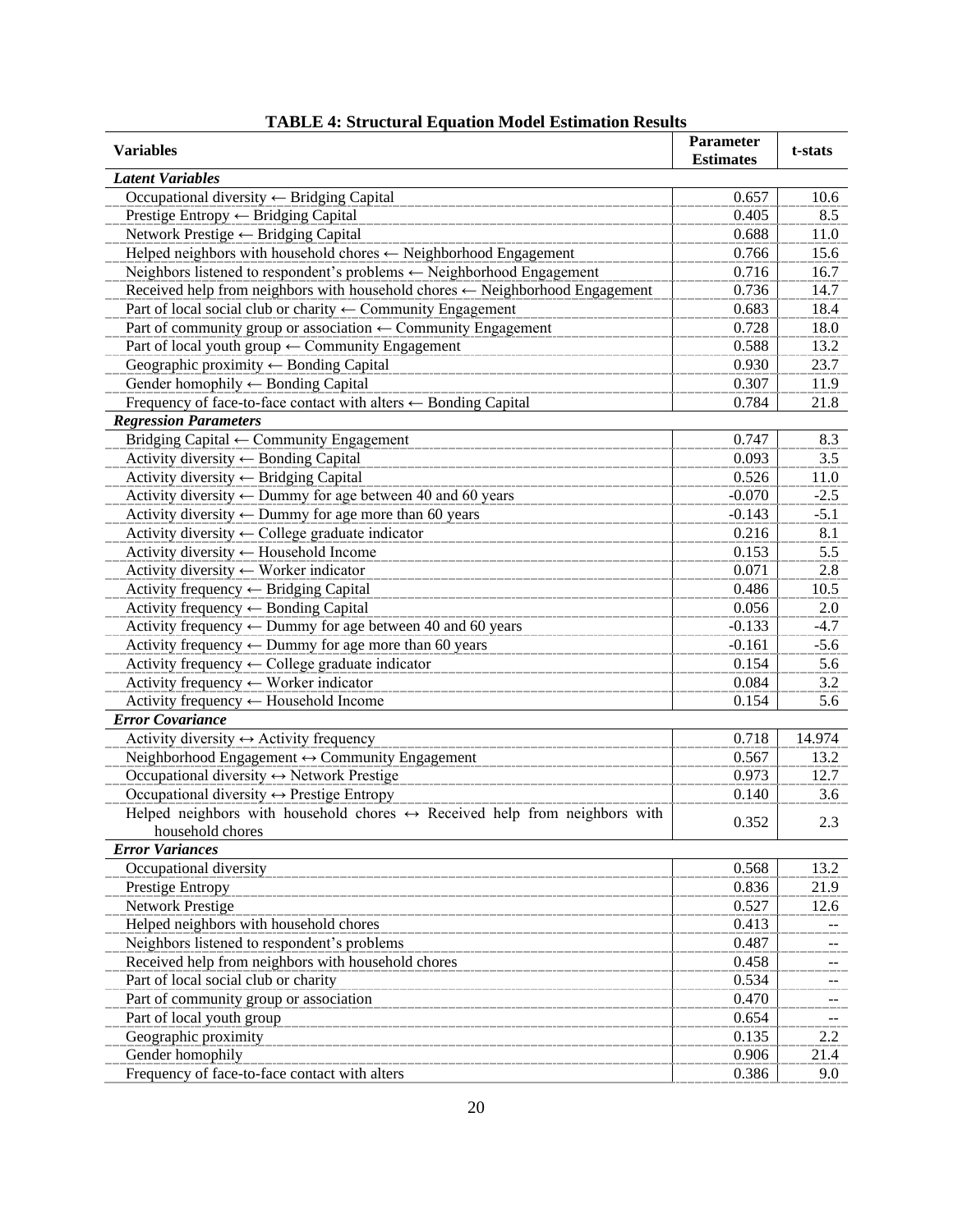| Activity diversity                                 | 0.589 | 18.4 |
|----------------------------------------------------|-------|------|
| Activity frequency                                 | 0.677 | 20.2 |
| <b>Bridging Capital</b>                            | 0.443 |      |
| Neighborhood Engagement                            | 1.000 |      |
| <b>Community Engagement</b>                        | 1.000 |      |
| <b>Bonding Capital</b>                             | 1.000 |      |
| Thresholds for binary endogenous variables         |       |      |
| Helped neighbors with household chores             | 0.510 | 4.6  |
| Neighbors listened to respondent's problems        | 0.400 | 3.6  |
| Received help from neighbors with household chores | 0.690 | 6.0  |
| Part of local social club or charity               | 1.195 | 9.2  |
| Part of community group or association             | 1.744 | 11.5 |
| Part of local youth group                          | 1.407 | 10.1 |
| <i>Intercepts</i>                                  |       |      |
| Occupational diversity                             | 1.151 | 13.4 |
| Prestige Entropy                                   | 4.669 | 39.8 |
| Network Prestige                                   | 0.961 | 10.9 |
| Geographic proximity                               | 2.232 | 25.8 |
| Gender homophily                                   | 0.294 | 3.3  |
| Frequency of face-to-face contact with alters      | 2.065 | 23.5 |
| Activity diversity                                 | 1.682 | 20.2 |
| Activity frequency                                 | 1.196 | 13.8 |
|                                                    |       |      |

--- t-statistics not available as the corresponding variables were fixed to allow for identification of parameters

 $A \leftarrow B$ : Represents a path from variable B to A in the path diagram

 $A \leftrightarrow B$ : Represents the error covariance between variables A and B

| TABLE 5: Fit measures for the present structural equation model |  |  |  |
|-----------------------------------------------------------------|--|--|--|
|-----------------------------------------------------------------|--|--|--|

| <b>Fit Measures</b>                             | <b>Standard</b> | <b>Robust</b> |
|-------------------------------------------------|-----------------|---------------|
| Number of observations                          | 1434            |               |
| Degree of freedom                               | 91              |               |
| Comparative Fit Index (CFI)                     | 0.882           | 0.839         |
| Tucker-Lewis Index (TLI)                        | 0.917           | 0.886         |
| Root Mean Square Error of Approximation (RMSEA) | 0.061           | 0.055         |
| 90 percent confidence interval – lower bound    | 0.057           | 0.051         |
| 90 percent confidence interval – upper bound    | 0.065           | 0.059         |
| Standardized Root Mean Square Residual (SRMR)   | 0.036           | 0.036         |
| <b>Excepted Cross Validation Index</b>          | 0.639           |               |

#### **5.1 SOCIAL CAPITAL MULTI-DIMENSIONALITY**

Firstly, there is clear evidence of two separate social capital constructs with different impacts on travel behavior, and different anchoring in broader social engagement. From exploratory and confirmatory model testing we confirm the first research hypothesis that these dimensions are latent and can be measured using multiple indicators, showcased by the statistically significant parameters describing the relationship between the social capital constructs and the respective indicators. Moreover, as can be seen from Figure 2, the error covariance between bonding and bridging capital was statistically insignificant. Taken together, this supports our hypothesis H1 that social capital is latent and multi-dimensional, with a clear distinction between bonding and bridging. It is worth mentioning that we examined several alternative specifications of the core social capital constructs, including a simplified version assuming that social capital was a unidimensional latent variable, measured by all six indicators. However, the presented model with separate dimensions of social capital had better fit to the data.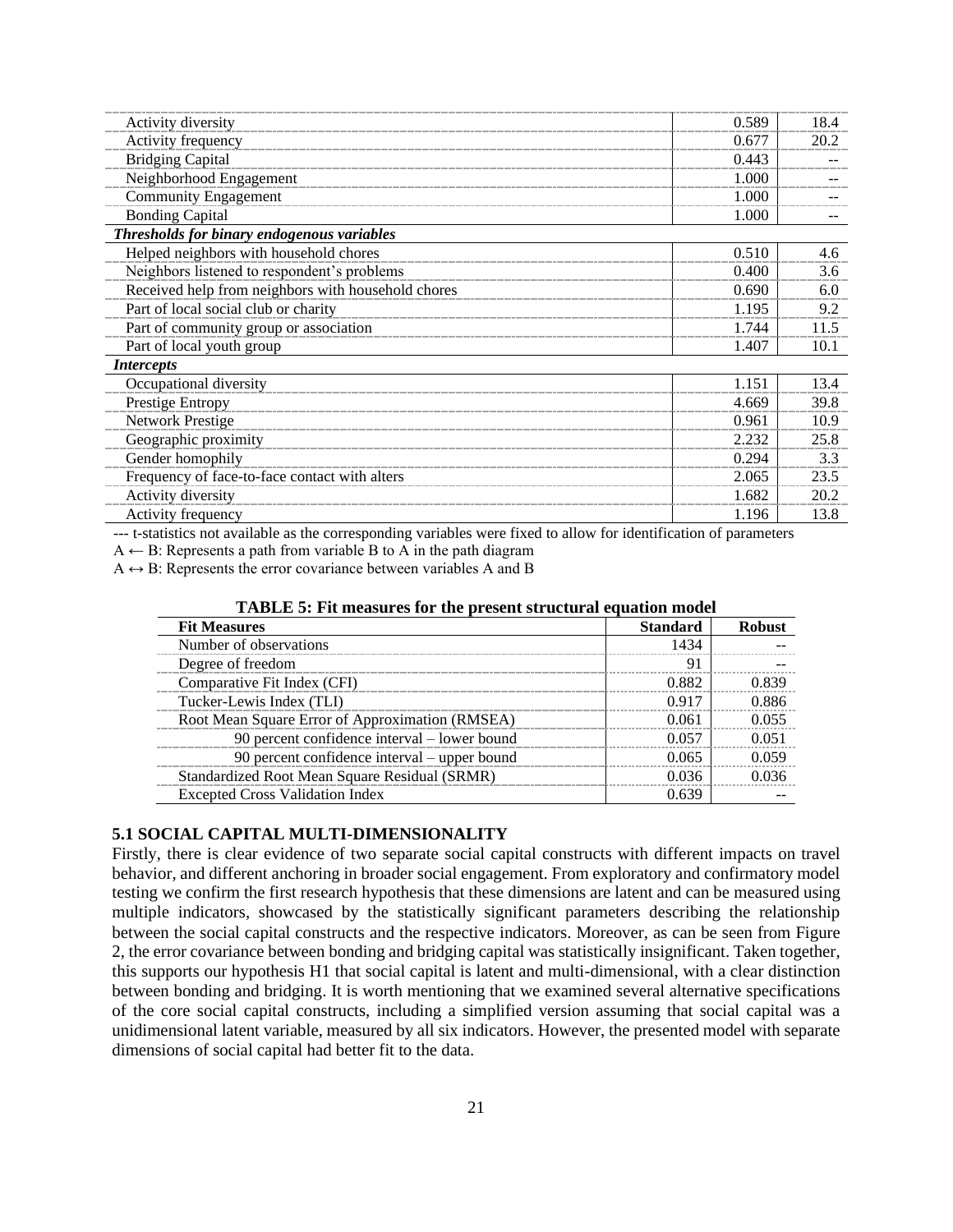Several important observations arise from the measurement model results. First, *bridging capital*, i.e., resources that can be activated via weak social ties surrounding a person, are positively correlated with both the diversity of occupations and the prestige entropy. This finding confirms that a higher prevalence of (high-status) occupations among acquaintances need to be coupled with diversity to effectively bolster bridging capital. On the other hand, *bonding capital* representing close ties, not surprisingly, is positively correlated with spatial proximity, gender homophily and frequency of face-to-face conversations. Here we note a caveat about the apparent importance of spatial proximity for bonding capital accumulation. We expect that a more recent dataset would reflect a greater role of virtual/remote social support indicators to support close ties.

## **5.2 FOUNDATIONS OF SOCIAL CAPITAL**

The second research question seeks to determine the grounding of the social capital measures in the broader social engagement of respondents. In support of the hypothesis H2, we identify that neighborhood and community engagement are latent in nature and can be measured using multiple indicators. This is evident from the fact that the parameters associated with the two latent variables and their indicators are statistically significant. Of more practical relevance, we find neighborhood and community engagement latent variable to be two separate entities though with moderate overlap. Furthermore, while we find a statistically significant relationship between community engagement and bridging capital, no relationship was found between the two engagement variables and bonding capital. This suggests that while individuals are expected to expand their bridging capital via community engagement (and indirectly via neighborhood engagement given the partial overlap), they still predominantly rely on much closer contacts for bonding capital. These findings are in line with prior research that suggests neighborhood engagement to be geographically local and restricted compared to community engagement and hence potentially does not contribute to attainment of novel resources [\(Wellman, 1979;](#page-31-13) [Wellman and Leighton, 1979\)](#page-31-14).

Overall, this suggests that community engagement is the main booster of the bridging aspect of social capital. This makes sense as we generally expect engagement outside our immediate neighborhood, with community members, to contribute to the accumulation of social network related resources.

#### **5.3 RESULTING TRAVEL BEHAVIOR**

The third goal is to investigate the association between social capital dimensions and travel. As mentioned earlier, there is an intuitive linkage: travel is needed to maintain social connections, and vice versa, social resources can enable or promote travel by providing information on events, transportation options or offering support for travel to take place (Di Ciommo et al. 2014; Liu et al. 2020). The results reveal that different dimensions of social capital affect travel behavior differently, resonating well with our third research hypothesis. Specifically, while the results suggest that both social capital dimensions have a positive and statistically significant effect on social activity diversity and frequency, the magnitude of the impacts is drastically different. This can be seen from the path diagram in figure 2, where the path parameters from bridging capital to urban activity diversity and frequency are equal to 0.526 and 0.468, respectively. On the contrary, the parameters associated with paths from bonding capital to social activity diversity and frequency are much lower (0.093 and 0.056, respectively). This difference is significant and is only evident since we allow social capital to be captured multi-dimensionally. From a behavior standpoint, these differences can be explained from a combination of following three main perspectives:

- *network maintenance:* urban activity participation is needed to maintain ties with individuals in one's network.
- *information flow:* activity participation is likely the result of gaining novel information like recommendation for a new café or restaurant.
- *accessibility:* activity participation results from improved accessibility to activity locations due to access to either a new mobility tool, or membership in groups/clubs etc., via social ties.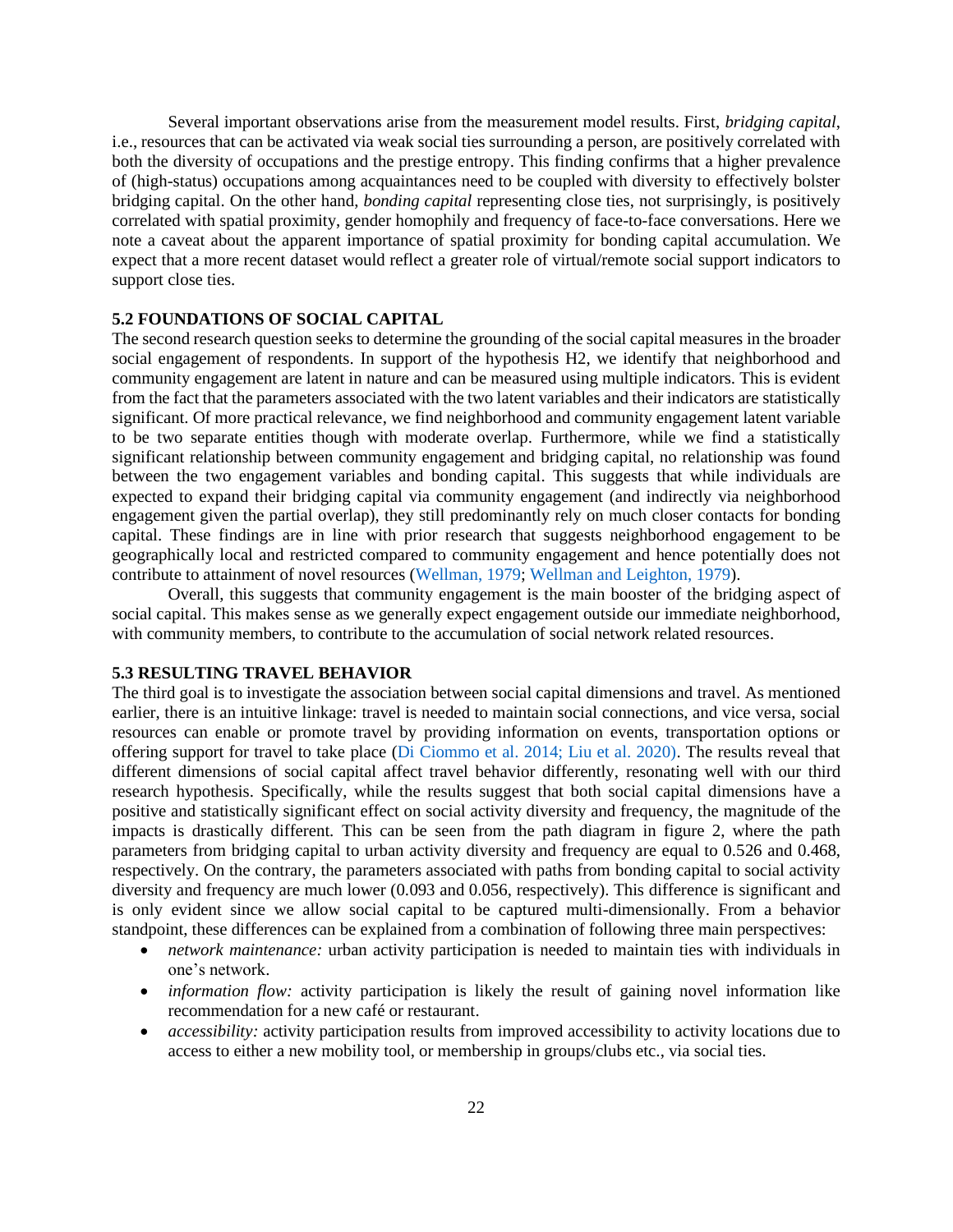Since bridging capital related to access to novel resources and information and bonding capital is associated with a stagnation effect as mentioned earlier, there is a large different between the effect of these two social capital dimensions. Drawing together all these findings we note that bridging capital appear to be the key dimension to shape urban discretionary travel behavior. Moreover, weak ties underpin the bridging capital formation precisely because they require more maintenance, give access to more novel information, and are more likely to supply access to resources like mobility tools or club membership that are otherwise not available to the ego.

#### **5.4 DEMOGRAPHIC DETERMINANTS.**

Lastly, in line with the hypothesis H4, the model also captures the impact of personal and household characteristics on urban activity participation. The results suggest that households with higher income, that are larger, with respondents who are full time workers and those who have a college degree, engage in much higher urban activity frequency and diversity. Interestingly, while male respondents were more likely to have higher frequency of social participation than female respondents, no difference was found in the activity diversity between male and female respondents. Further, the impact of age on social activity diversity and frequency is non-linear, with respondents under the age of 24 having the highest activity diversity and frequency, while both frequency and diversity decrease more than proportionally with age.

#### **6. POLICY IMPLICATIONS**

There are several potential implications emerging from our analysis. We discuss practical implications of this work starting from the enhanced understanding of travel activity decisions to the social capital interactions, onto the broader foundations related to neighborhood and community engagement.

#### **6.1 TRAVEL ACTIVITY DRIVERS**

The results in this study suggest a strong relationship between social capital (and networks, in general) and travel. Going forward, this points to a need to account for dimensions related to bridging and bonding social capital in transportation planning and management. Specifically, we suggest a need to focus on three areas, namely expanding data-collection, travel modeling and planning/forecasting analysis.

First, our findings point to an opportunity for **travel surveys** to broaden data-collection plans to capture the social embeddedness of travelers, expanding on the current practice of collecting (more narrow individual and household) socio-demographic information. For example, the National Household Travel Survey (NHTS) in the Unites States typically does not collect information beyond household/individual socio-demographics and intra-household interactions and thereby may overlook valuable information on the broader social network surrounding an individual or household. In this study we highlight two main constructs and several relevant indicator-questions, that show a path to account for multi-dimensional social capital. In proposing social capital data-collection, it is important to carefully balance the added insight against the respondent burden. We note that collecting ego-centric network data is a relatively straightforward addition to existing survey efforts. Also, position generator data – which is typically a shorter instrument than name generator approaches – shows relevance in explaining activity diversity and frequency. Our analysis suggests transportation planning agencies will benefit from data on the social context in which travel decisions are made, to better model the frequency and diversity of urban travel behavior.

Second, richer data can inform new **modeling** practices. Specifically, incorporating social-capital data sources into travel demand forecasting involves the dual challenge of creating socially embedded synthetic populations and modeling interdependent decision making. [Illenberger \(2012\)](#page-28-15) presents a framework to incorporate social network data into travel demand modeling where: (1) social network data is analyzed to discover social network properties, (2) these properties are combined with land use data to spatially model social networks in order to generate synthetic social networks, (3) and these synthetic populations are used in travel demand models to forecast travel demand. The next important step involves creating socially embedded synthetic populations at the population synthesis level. Findings from the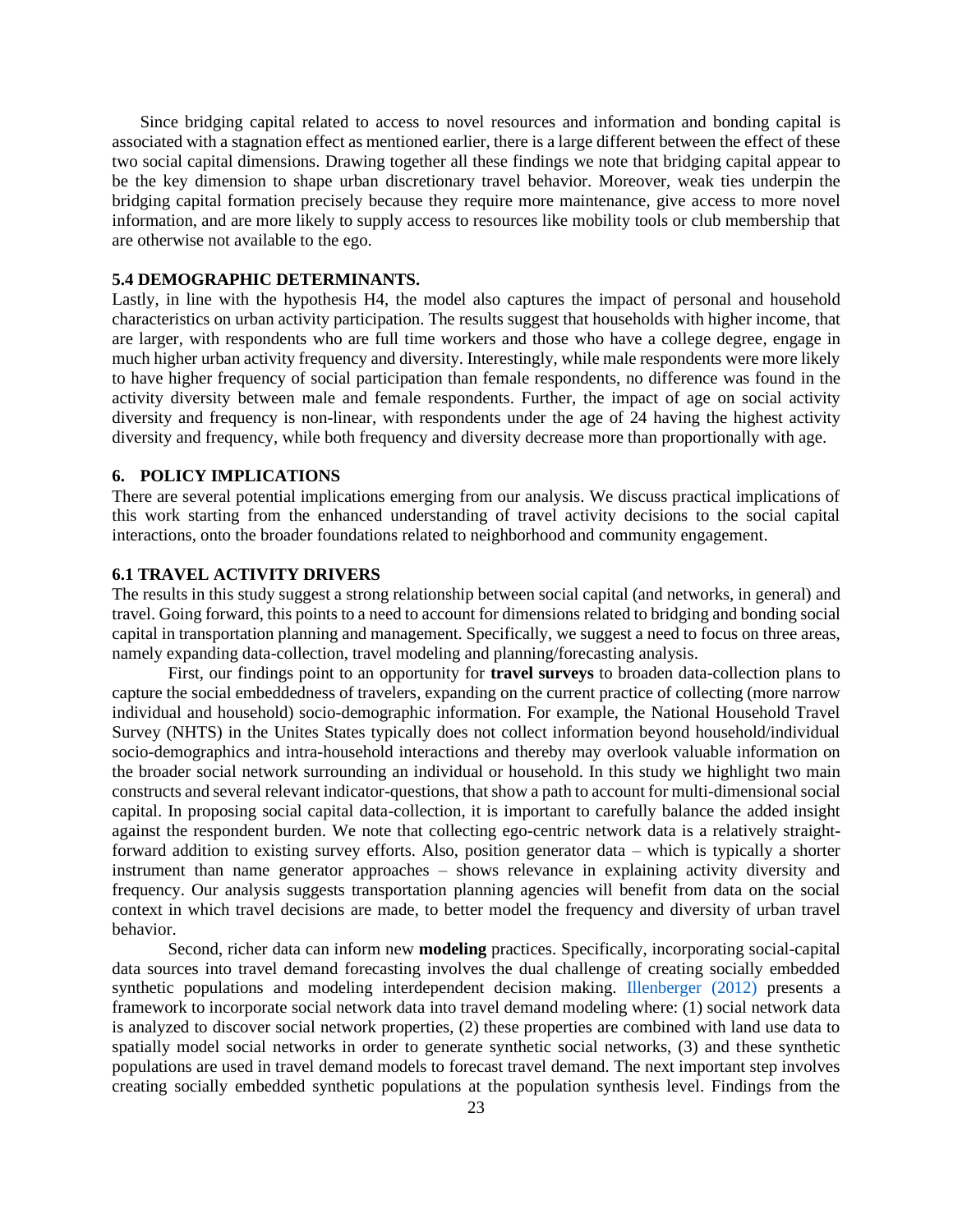current study strongly suggests that the population synthesis component needs to build not only on structurally sound social networks, but also incorporate social network resources into such networks. Current social network models (e.g., exponential random graph models (ERGMs), discrete choice generative network models, game theoretic network models) can be calibrated using name generator and name interpreter data. However, further research is needed to incorporate weak ties. These weaker tie networks likely do not need to be modeled explicitly (or it would be computationally prohibitive), but there is no agreed upon method for generating this type of social capital in a population synthesis model.

Third, taken together this will help create a network theory approach to travel demand forecasting where the social networks affect travel **behavior outcomes**. As a result, the socially informed analysis will lead to new insights involving the planning and coordination of activity schedules and travel plans beyond immediate households. For example, this study shows that the generation of (urban) activities involves social capital – specifically, activity diversity, and thereby diversity in travel destinations, likely involves bonding and bridging capital. Given these results, it becomes important to account for social capital (and its sub-dimensions) to understand activity coordination and travel.

# **6.2 COMMUNITY ENGAGEMENT TO INCREASE WELL-BEING AND LIVABILITY IN CITIES**

The results in this study highlight the role of community/neighborhood engagement in social capital (bridging capital, in particular) accrual. Further, the study also shows a relationship between social capital and urban activity participation. An important implication of these relationships lies in the design and targeting of information campaigns by policy makers to promote travel behavior changes, such as increasing local travel engagement with urban third places to promote *urban revitalization*. That is, rather than focusing directly on activity participation promotion campaigns aimed at individuals, agencies might take the larger view and focus on supporting and boosting social networks that connect residents. This could potentially be done by facilitating community engagement, which can boost bridging capital and thereby leads to more urban activity participation. Ultimately, this indirect causation path promotes the value of supporting place-making, facilitating local community engagement, and promoting community-building efforts like collective bike-rides, and pop-up pedestrian infrastructure.

Further, the results from this study also highlights a well-being perspective. [Mokhtarian \(2019\)](#page-29-17) points out that the efforts to reduce discretionary travel present a policy dilemma where: "*attempts to curtail (personal vehicle) travel to achieve sustainability goals may simultaneously diminish our collective wellbeing*..." (p. 504). Other studies have also pointed out that the ability to engage in leisure/social activities with others have a significant impact on life satisfaction and well-being [\(Reardon and Abdallah, 2013;](#page-30-14) [Spinney et al., 2009\)](#page-30-15). The current study shows a linkage between activity engagement and social capital. Several prior studies have pointed out a positive association between social capital and well-being [\(Chatman et al., 2019;](#page-27-14) [Dharmowijoyo et al., 2020;](#page-27-15) [Hamdan et al., 2014;](#page-28-0) [Nilsson et al., 2006;](#page-30-0) [Van Den Berg](#page-31-15)  [et al., 2016;](#page-31-15) [Yip et al., 2007\)](#page-31-0). The current study thereby adds to this existing body of works by analyzing the positive association between neighborhood/community engagement and social capital, which in turn promotes socially oriented travel. Overall, the observed paths in our model suggest positive indirect effects between community/neighborhood engagement and well-being via social capital accrual and increased urban activity participation. Given these results, planners and policy makers should pay attention to creating better opportunities for neighborhood and community engagement to, ultimately, improve community wellbeing.

# **7. SUMMARY AND EXTENSIONS**

# **7.1. SUMMARY OF FINDINGS**

In this study, we examined the multi-dimensional nature of social capital and their respective relationship with travel behavior. Specifically, we made use of data from the Pew Internet Networks and Community Survey to build a structural equation model dividing social capital into two latent dimensions: *bonding* and *bridging* and then studied the relationship of these dimensions with urban activity participation diversity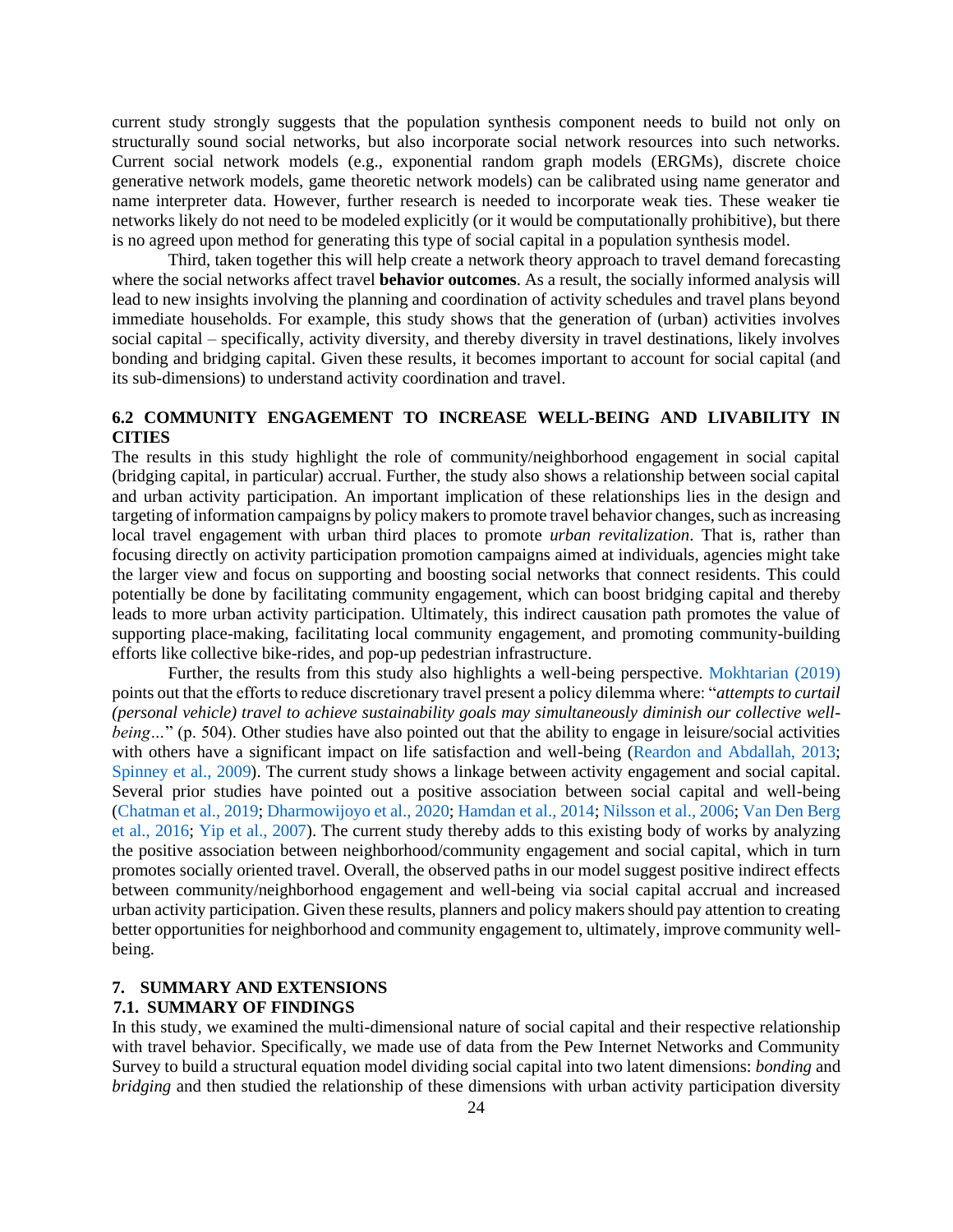and frequency. Furthermore, we analyze the sources of accumulation of social capital via neighborhood and community engagement, modeled as two separate latent variables. The main *conclusions* from the study are as follows:

- The results show strong evidence of two separate social capital dimensions, namely bonding (linked to network of closely tied individuals who are similar to each other) and bridging (linked to ties with individual who are different and provide access to novel resources). The multi-dimensional nature of social capital is further validated by confirming an absence of correlation between the constructs.
- Our results indicate a positive relationship between both social capital dimensions and urban travel activity, shown by the positive linkage to both activity participation diversity and frequency. This suggests that travel activities that are essential for urban functions are tied to social capital. Moreover, the results suggest that the strength of this relationship is higher between bonding capital and urban activity participation, highlighting that weak ties are the primary boosters of urban travel.
- Lastly, we found that while community engagement contributes to bridging capital accrual, it does not contribute to accrual of bonding capital. Furthermore, no support was found for a postulated relationship between neighborhood engagement and social capital dimensions. These results suggest that individuals predominantly rely on much closer and stronger relationships for social and emotional support. Ultimately, the most important channel of causation to model urban travel activity appears to be related to the following path: community engagement  $\rightarrow$  accumulation of bridging capital  $\rightarrow$  more urban travel activities.

#### **7.2. LIMITATIONS AND FUTURE RESEARCH**

There are several limitations to the presented study, and these naturally lead to avenues for future research. These are presented below:

- Our measurement of bonding capital dimension focusses on face-to-face contacts rather than virtual / online connections. While the role of in-person contacts to maintain social networks and capital is important, the increasing penetration of ICT and personal device ownership is not reflected in this work. In current times, virtual and remote communities, and networks, will compliment and/or replace in-person contacts, triggered further by the ongoing COVID-19 pandemic and social distancing measures. Hence, while we hold our model approach to be valid, there is a need for continued research with more recent data to understand the role of virtual/online contact technologies, virtual communities, and social capital accumulation.
- The definition and measurement of urban activity/travel participation frequency and diversity in this study was relatively limited and can potentially be expanded. Specifically, the survey data used in this study asked respondents about the number of times they visited each of eight different social activity locations in the last month (see section 3.1). Urban activity participation is neither limited to only these locational activities, nor is there a guarantee that these are socially motivated, as participation in activities at these locations can also be done in solitude without being socially motivated. We encourage future research to identify a more robust measurement of urban activity participation, along with joint/solo activity participation, to develop a complete understanding of the relationship between travel, social networks, and vibrancy of life in cities.
- Another important avenue of future research is to measure bridging capital using alternative instruments. Specifically, we derived our indicators for bridging capital from a position generator. However, other recently popular methods like a resource generator [\(Van Der Gaag and Snijders,](#page-31-1)  [2005\)](#page-31-1) are also of interest to better characterize social network resource capital.
- Lastly, further work is needed to validate and potentially expand the understanding of social capital multi-dimensionality. Specifically, we call for a deeper understanding of how specific dimensions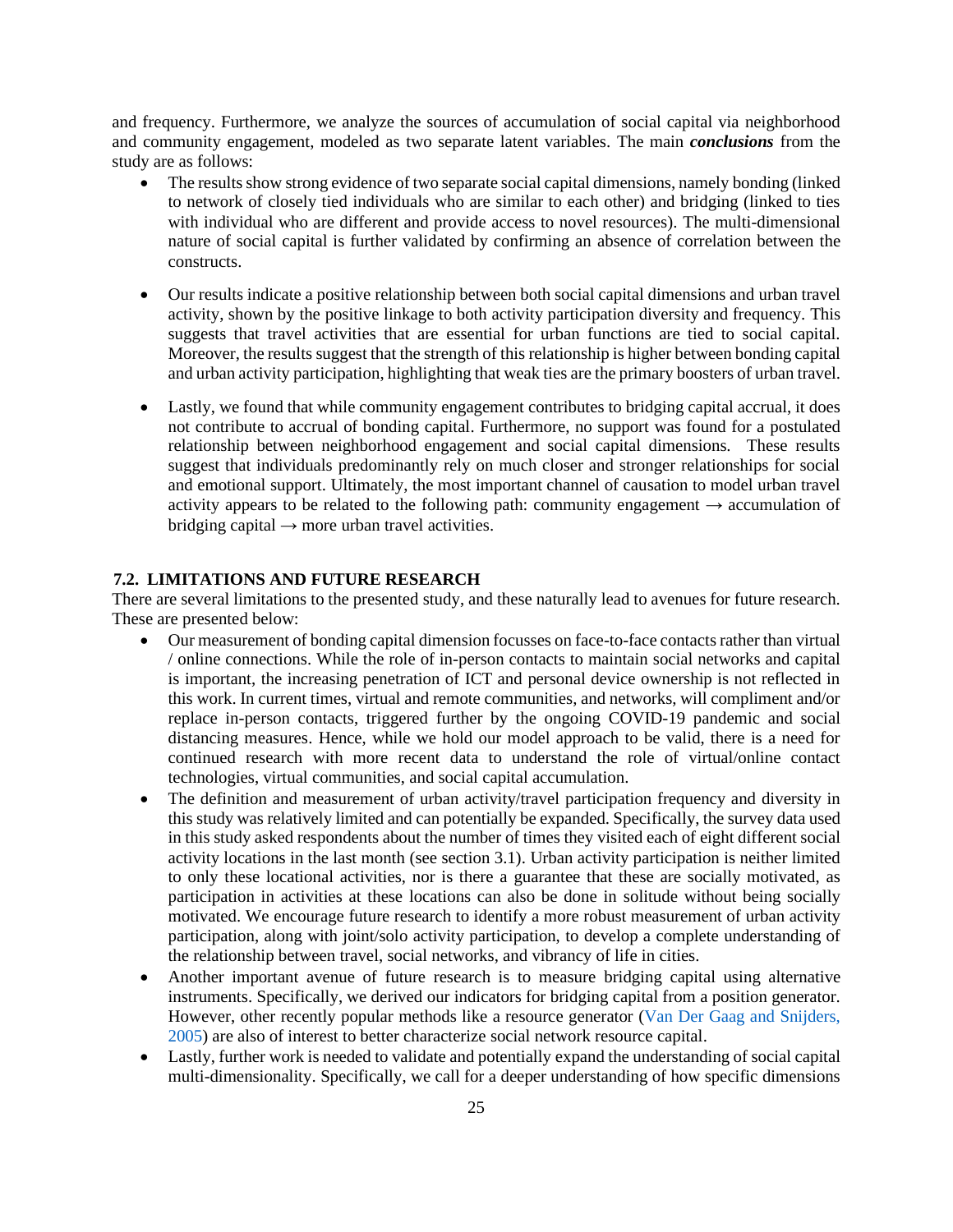relate to mobility (e.g. timing, mode, frequency, destinations, trip-chains). For example, our study identifies bridging capital which is linked to diverse resources. However, this dimension could be further divided into components like mobility, financial and information resources. A deeper characterization of social capital can increase our understanding of relationship between these dimensions and urban travel patterns.

#### **REFERENCES**

<span id="page-26-2"></span>Aldrich, D.P. (2017) 'The importance of social capital in building community resilience', *Rethinking resilience, adaptation and transformation in a time of change*, Springer.

<span id="page-26-3"></span>Aldrich, D.P., Meyer, M.A. (2015) 'Social capital and community resilience', *American behavioral scientist*, 59(2), pp. 254-269

<span id="page-26-11"></span>Allen, J., Muñoz, J.C., de Dios Ortúzar, J. (2018) 'Modelling service-specific and global transit satisfaction under travel and user heterogeneity', *Transportation Research Part A: Policy and Practice*, 113(pp. 509-528

<span id="page-26-0"></span>Alvarez, L., Borsi, K., Rodrigues, L. (2017) 'The role of social network analysis on participation and placemaking', *Sustainable Cities and Society*, 28(pp. 118-126

<span id="page-26-9"></span>Asgari, H., Jin, X., Du, Y. (2016) 'Examination of the impacts of telecommuting on the time use of nonmandatory activities', *Transportation Research Record*, 2566(1), pp. 83-92

<span id="page-26-12"></span>Biehl, A., Stathopoulos, A. (2020) 'Investigating the interconnectedness of active transportation and public transit usage as a primer for Mobility-as-a-Service adoption and deployment', *Journal of Transport & Health*, 18(pp. 100897

<span id="page-26-4"></span>Borgatti, S.P., Jones, C., Everett, M.G. (1998) 'Network measures of social capital', *Connections*, 21(2), pp. 27-36

<span id="page-26-5"></span>Bourdieu, P. (1986) 'The forms of capital', in Richardson, J.G. (ed) *Handbook of Theory and Research for the Sociology of Education*, Greenwood Press.

<span id="page-26-1"></span>Boxman, E.A., De Graaf, P.M., Flap, H.D. (1991) 'The impact of social and human capital on the income attainment of Dutch managers', *Social networks*, 13(1), pp. 51-73

<span id="page-26-10"></span>Browne, M.W., Cudeck, R. (1992) 'Alternative ways of assessing model fit', *Sociological methods & research*, 21(2), pp. 230-258

<span id="page-26-8"></span>Burt, R.S. (1984) 'Network items and the general social survey', *Social networks*, 6(4), pp. 293-339

Burt, R.S. (1992) *Structural holes*. Harvard university press.

<span id="page-26-7"></span><span id="page-26-6"></span>Burt, R.S. (2009) *Structural holes: The social structure of competition*. Harvard university press.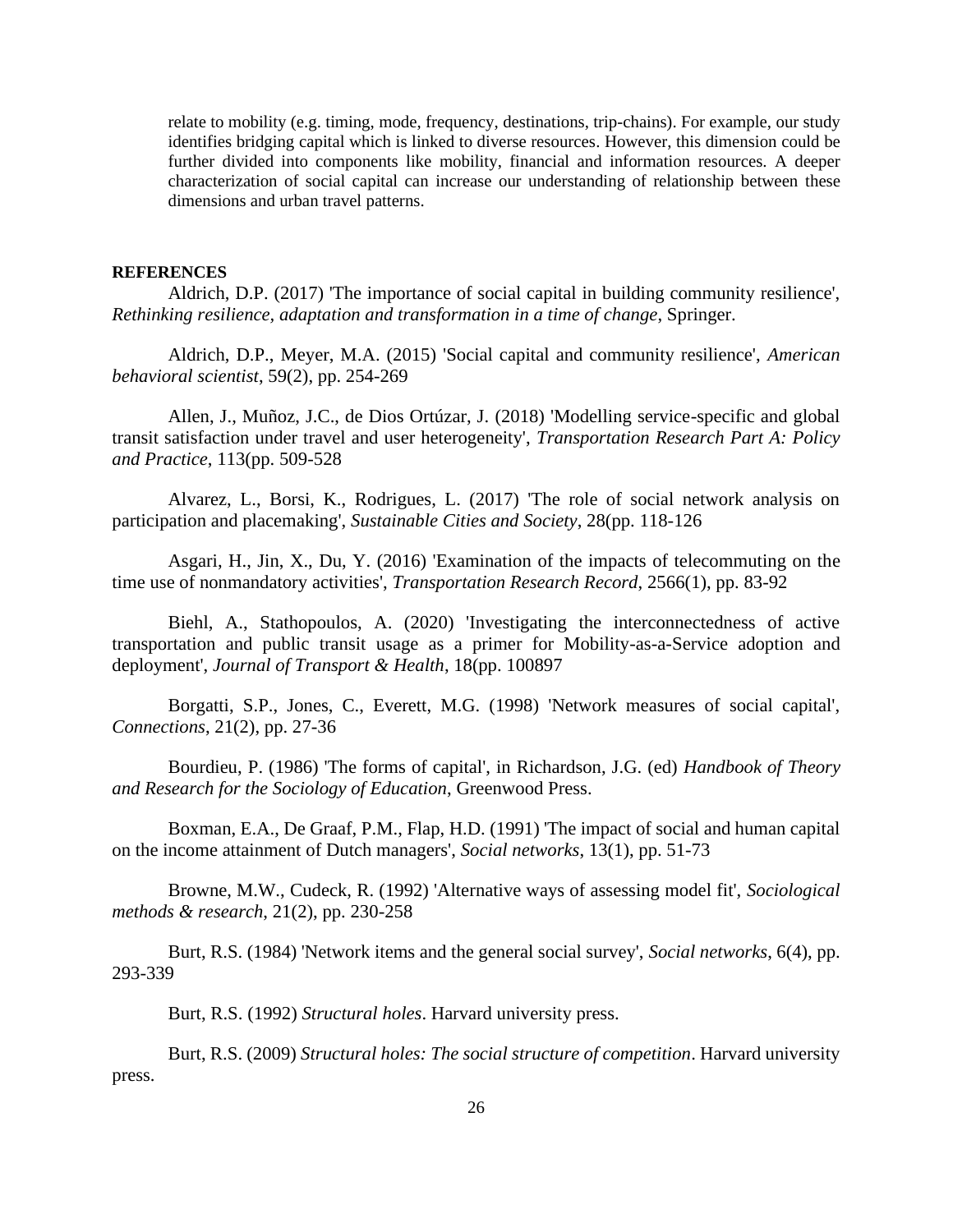<span id="page-27-11"></span><span id="page-27-10"></span><span id="page-27-3"></span>Calastri, C., Hess, S., Daly, A., Carrasco, J.A., Choudhury, C. (2018) 'Modelling the loss and retention of contacts in social networks: The role of dyad-level heterogeneity and tie strength', *Journal of choice modelling*, 29(pp. 63-77

<span id="page-27-12"></span>Carrasco, J.A., Cid-Aguayo, B. (2012) 'Network capital, social networks, and travel: an empirical illustration from Concepción, Chile', *Environment and Planning A*, 44(5), pp. 1066-1084

Chang, P.-J. (2020) 'Effects of the built and social features of urban greenways on the outdoor activity of older adults', *Landscape and Urban Planning*, 204(pp. 103929

<span id="page-27-14"></span>Chatman, D.G., Broaddus, A., Spevack, A. (2019) 'Are movers irrational? On travel patterns, housing characteristics, social interactions, and happiness before and after a move', *Travel Behaviour and Society*, 16(pp. 262-271

<span id="page-27-9"></span>Coleman, J.S. (1988) 'Social capital in the creation of human capital', *American journal of sociology*, 94(pp. S95-S120

<span id="page-27-2"></span>Coutts, S., Aird, B., Mitra, R., Siemiatycki, M. (2018) 'Does commute influence postsecondary Students' social capital? A study of campus participation at four universities in Toronto, Canada', *Journal of transport geography*, 70(C), pp. 172-181

<span id="page-27-7"></span>Crossley, N. (2008) '(Net) Working out: social capital in a private health club', *The British journal of sociology*, 59(3), pp. 475-500

<span id="page-27-8"></span>Crossley, N., Bellotti, D., Edwards, G., Everett, M.G., Koskinen, J., Tranmer, M. (2015) 'Social capital and small worlds: A primer', *Social network analysis for ego-nets. Thousand Oaks, CA: Sage*, pp. 23-43

<span id="page-27-13"></span><span id="page-27-5"></span>Daly, M., Silver, H. (2008) 'Social exclusion and social capital: A comparison and critique', *Theory and society*, 37(6), pp. 537-566

<span id="page-27-0"></span>Dasgupta, P., Serageldin, I. (1999) *Social capital: a multifaceted perspective*. The World Bank.

<span id="page-27-1"></span>Dean, A.J., Fielding, K.S., Lindsay, J., Newton, F.J., Ross, H. (2016) 'How social capital influences community support for alternative water sources', *Sustainable Cities and Society*, 27(pp. 457-466

<span id="page-27-15"></span>Dharmowijoyo, D.B., Susilo, Y.O., Syabri, I. (2020) 'Time use and spatial influence on transport-related social exclusion, and mental and social health', *Travel behaviour and society*, 21(pp. 24-36

<span id="page-27-4"></span>Di Ciommo, F., Comendador, J., López-Lambas, M.E., Cherchi, E., de Dios Ortuzar, J. (2014) 'Exploring the role of social capital influence variables on travel behaviour', *Transportation Research Part A: Policy and Practice*, 68(pp. 46-55

<span id="page-27-6"></span>Field, J. (2008) *Social Capital*, 2nd ed.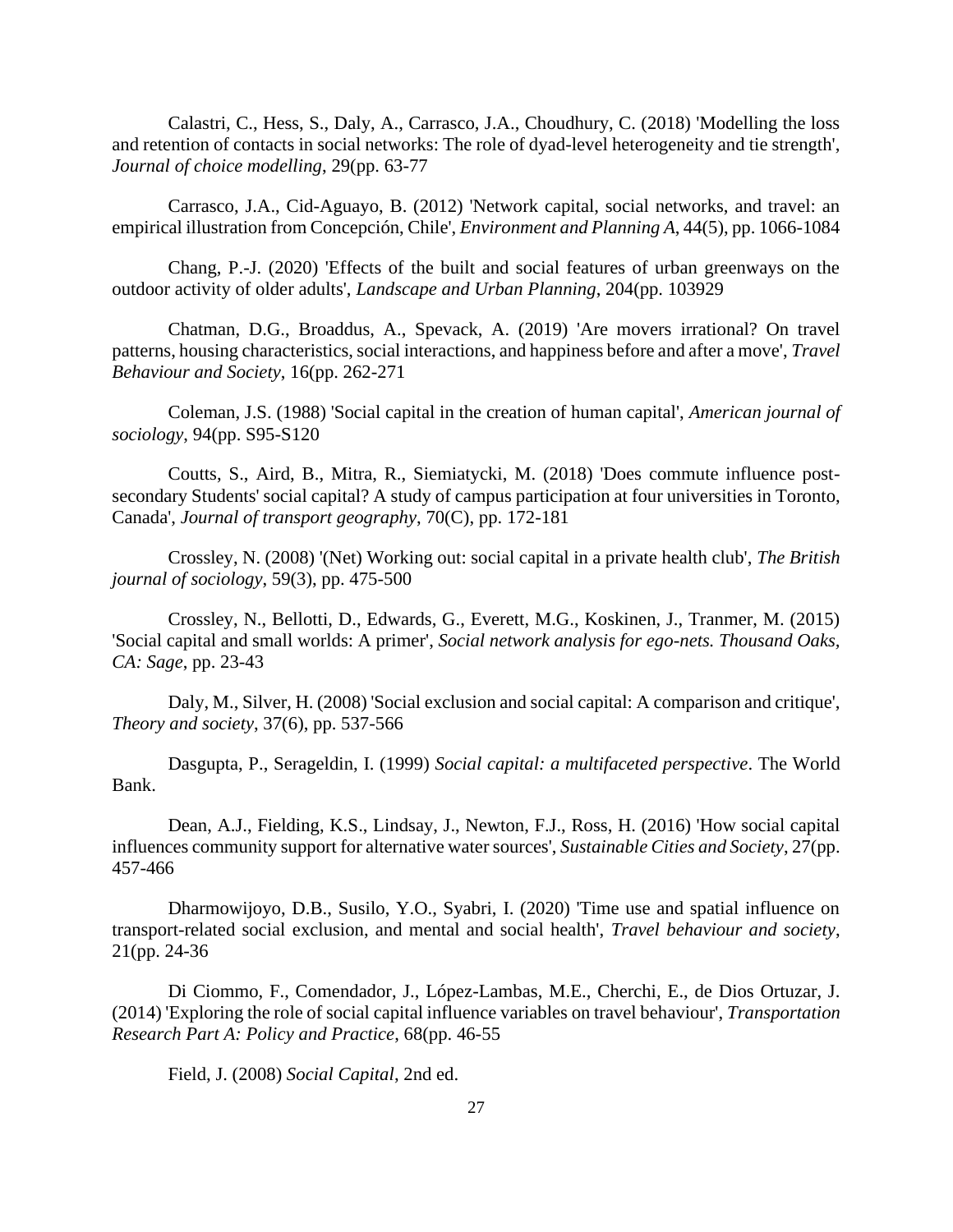<span id="page-28-5"></span>Freeman, L.C. (1978) 'Centrality in social networks conceptual clarification', *Social networks*, 1(3), pp. 215-239

<span id="page-28-12"></span>Ganzeboom, H.B., Treiman, D.J. (2003) 'Three internationally standardised measures for comparative research on occupational status', *Advances in cross-national comparison*, Springer.

<span id="page-28-4"></span>Gittell, R., Vidal, A. (1998) *Community organizing: Building social capital as a development strategy*. Sage publications.

<span id="page-28-6"></span><span id="page-28-3"></span>Granovetter, M.S. (1973) 'The strength of weak ties', *American journal of sociology*, 78(6), pp. 1360-1380

<span id="page-28-7"></span><span id="page-28-0"></span>Hamdan, H., Yusof, F., Marzukhi, M.A. (2014) 'Social capital and quality of life in urban neighborhoods high density housing', *Procedia-Social and Behavioral Sciences*, 153(pp. 169-179

<span id="page-28-2"></span>Hampton, K.N., Sessions, L.F., Her, E.J., Rainie, L. (2009) 'Social isolation and new technology', *Pew Internet & American Life Project*, 4(

<span id="page-28-13"></span>Hooper, D., Coughlan, J., Mullen, M. (2008) 'Structural equation modelling: guidelines for determining model fit. Electron J Bus Res Methods 6: 53–60'.

<span id="page-28-15"></span>Illenberger, J. (2012) 'Social networks and cooperative travel behaviour', Universitätsbibliothek der Technischen Universität Berlin.

Isbel, S.T., Berry, H.L. (2016) 'Social capital, health, and elderly driver status', *The Yale journal of biology and medicine*, 89(1), pp. 87-90

Kamruzzaman, M., Wood, L., Hine, J., Currie, G., Giles-Corti, B., Turrell, G. (2014) 'Patterns of social capital associated with transit oriented development', *Journal of Transport Geography*, 35(pp. 144-155

Kenny, D.A. (2015) 'Measuring model fit'.

<span id="page-28-14"></span><span id="page-28-10"></span>Kline, R.B. (2015) *Principles and practice of structural equation modeling*. Guilford publications.

<span id="page-28-8"></span>Kowald, M., Axhausen, K.W. (2014) 'Surveying data on connected personal networks', *Travel Behaviour and Society*, 1(2), pp. 57-68

<span id="page-28-11"></span>Krackhardt, D., Stern, R.N. (1988) 'Informal networks and organizational crises: An experimental simulation', *Social psychology quarterly*, pp. 123-140

Lin, N. (1999) 'Building a network theory of social capital', *Connections*, 22(1), pp. 28-51

<span id="page-28-9"></span><span id="page-28-1"></span>Lin, N. (2001) 'The position generator: Measurement techniques for investigations of social capital', *Social capital: Theory and research*,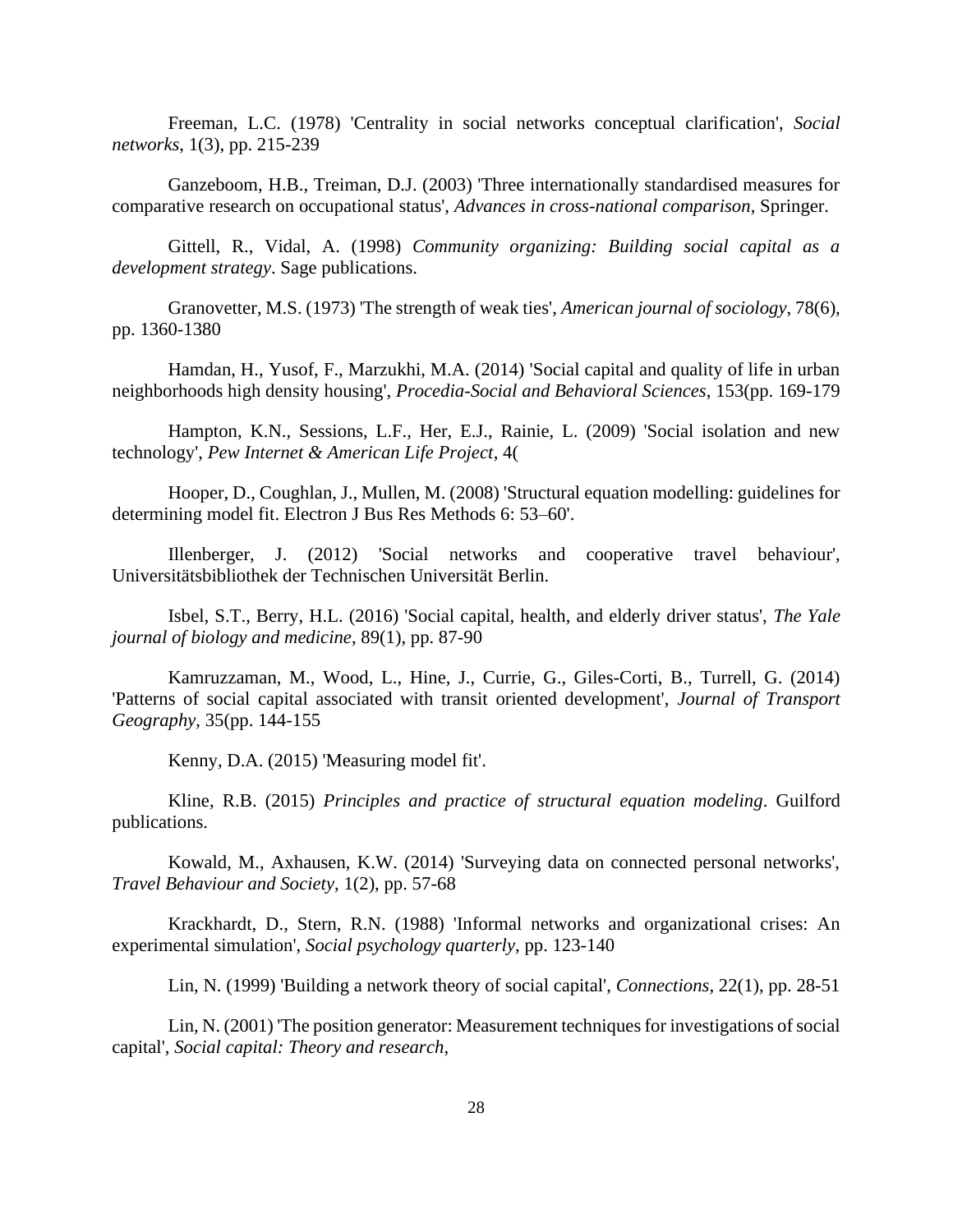<span id="page-29-12"></span><span id="page-29-11"></span><span id="page-29-10"></span><span id="page-29-0"></span>Lin, N. (2002) *Social capital: A theory of social structure and action*. Cambridge university press.

<span id="page-29-13"></span><span id="page-29-8"></span>Lin, N., Dumin, M. (1986) 'Access to occupations through social ties', *Social networks*, 8(4), pp. 365-385

<span id="page-29-14"></span><span id="page-29-9"></span>Liu, Z., Kemperman, A., Timmermans, H. (2020) 'Social-ecological correlates of older adults' outdoor activity patterns', *Journal of Transport & Health*, 16(pp. 100840

Liu, Z., Kemperman, A., Timmermans, H. (2021) 'Correlates of frequency of outdoor activities of older adults: Empirical evidence from Dalian, China', *Travel behaviour and society*, 22(pp. 108-116

Love, P., Villanueva, K., Whitzman, C. (2020) 'Children's independent mobility: the role of school-based social capital', *Children's geographies*, 18(3), pp. 253-268

<span id="page-29-2"></span>Maness, M. (2017a) 'Comparison of social capital indicators from position generators and name generators in predicting activity selection', *Transportation Research Part A: Policy and Practice*, 106(pp. 374-395

<span id="page-29-3"></span>Maness, M. (2017b) 'A theory of strong ties, weak ties, and activity behavior: leisure activity variety and frequency', *Transportation research record*, 2665(1), pp. 30-39

<span id="page-29-6"></span>McPherson, M., Smith-Lovin, L., Cook, J.M. (2001) 'Birds of a feather: Homophily in social networks', *Annual review of sociology*, 27(1), pp. 415-444

<span id="page-29-17"></span>Mokhtarian, P.L. (2019) 'Subjective well-being and travel: Retrospect and prospect', *Transportation*, 46(2), pp. 493-513

<span id="page-29-15"></span><span id="page-29-7"></span>Monge, P.R., Contractor, N.S., Contractor, P.S., Peter, R., Noshir, S. (2003) *Theories of communication networks*. Oxford University Press, USA.

<span id="page-29-16"></span>Muthén, B. (1984) 'A general structural equation model with dichotomous, ordered categorical, and continuous latent variable indicators', *Psychometrika*, 49(1), pp. 115-132

<span id="page-29-1"></span>Nahapiet, J., Ghoshal, S. (1998) 'Social capital, intellectual capital, and the organizational advantage', *Academy of management review*, 23(2), pp. 242-266

<span id="page-29-5"></span>Neira, I., Lacalle-Calderon, M., Portela, M., Perez-Trujillo, M. (2019) 'Social capital dimensions and subjective well-being: A quantile approach', *Journal of Happiness Studies*, 20(8), pp. 2551-2579

<span id="page-29-4"></span>Nguyen, H., Chikaraishi, M., Fujiwara, A., Zhang, J. (2017) 'Exploring the Influence of Social Capital at Different Levels on Trip Generation and Destination Choice for Discretionary Activities', *Journal of the Eastern Asia Society for Transportation Studies*, 12(pp. 2345-2361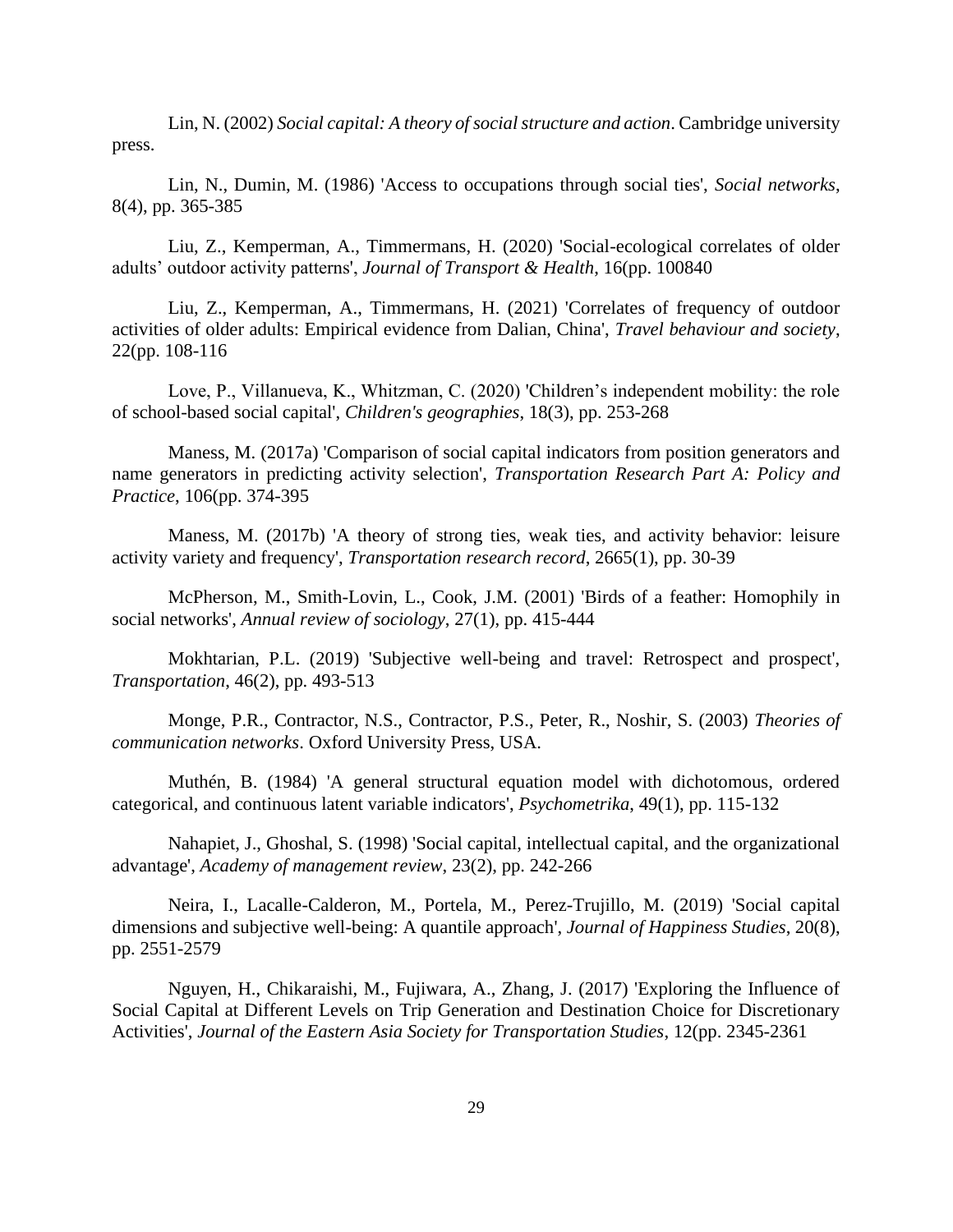<span id="page-30-8"></span><span id="page-30-7"></span><span id="page-30-5"></span>Nicholas, C., Welters, R., Murphy, L. (2018) 'Does social capital help communities to cope with long-distance commuting?', *Regional studies*, 52(12), pp. 1646-1657

<span id="page-30-0"></span>Nilsson, J., Rana, A.M., Kabir, Z.N. (2006) 'Social capital and quality of life in old age: results from a cross-sectional study in rural Bangladesh', *Journal of aging and Health*, 18(3), pp. 419-434

<span id="page-30-12"></span>Olsson, U.H., Foss, T., Troye, S.V., Howell, R.D. (2000) 'The performance of ML, GLS, and WLS estimation in structural equation modeling under conditions of misspecification and nonnormality', *Structural equation modeling*, 7(4), pp. 557-595

<span id="page-30-1"></span>Östh, J., Dolciotti, M., Reggiani, A., Nijkamp, P. (2018) 'Social capital, resilience and accessibility in urban systems: a study on Sweden', *Networks and Spatial Economics*, 18(2), pp. 313-336

Parady, G.T., Katayama, G., Yamazaki, H., Yamanami, T., Takami, K., Harata, N. (2019) 'Analysis of social networks, social interactions, and out-of-home leisure activity generation: Evidence from Japan', *Transportation*, 46(3), pp. 537-562

<span id="page-30-9"></span><span id="page-30-3"></span>Paxton, P. (1999) 'Is social capital declining in the United States? A multiple indicator assessment', *American Journal of sociology*, 105(1), pp. 88-127

<span id="page-30-10"></span><span id="page-30-4"></span>Putnam, R.D. (2000) *Bowling alone: The collapse and revival of American community*. Simon and schuster.

<span id="page-30-14"></span>Reardon, L., Abdallah, S. (2013) 'Well-being and transport: Taking stock and looking forward', *Transport Reviews*, 33(6), pp. 634-657

<span id="page-30-11"></span>Rosseel, Y. (2012) 'Lavaan: An R package for structural equation modeling and more. Version 0.5–12 (BETA)', *Journal of statistical software*, 48(2), pp. 1-36

<span id="page-30-6"></span>Sadri, A.M., Lee, S., Ukkusuri, S.V. (2015) 'Modeling social network influence on joint trip frequency for regular activity travel decisions', *Transportation Research Record*, 2495(1), pp. 83-93

<span id="page-30-2"></span>Schwanen, T., Lucas, K., Akyelken, N., Solsona, D.C., Carrasco, J.-A., Neutens, T. (2015) 'Rethinking the links between social exclusion and transport disadvantage through the lens of social capital', *Transportation Research Part A: Policy and Practice*, 74(pp. 123-135

<span id="page-30-13"></span>Shannon, C.E. (2001) 'A mathematical theory of communication', *ACM SIGMOBILE mobile computing and communications review*, 5(1), pp. 3-55

<span id="page-30-15"></span>Spinney, J.E., Scott, D.M., Newbold, K.B. (2009) 'Transport mobility benefits and quality of life: A time-use perspective of elderly Canadians', *Transport policy*, 16(1), pp. 1-11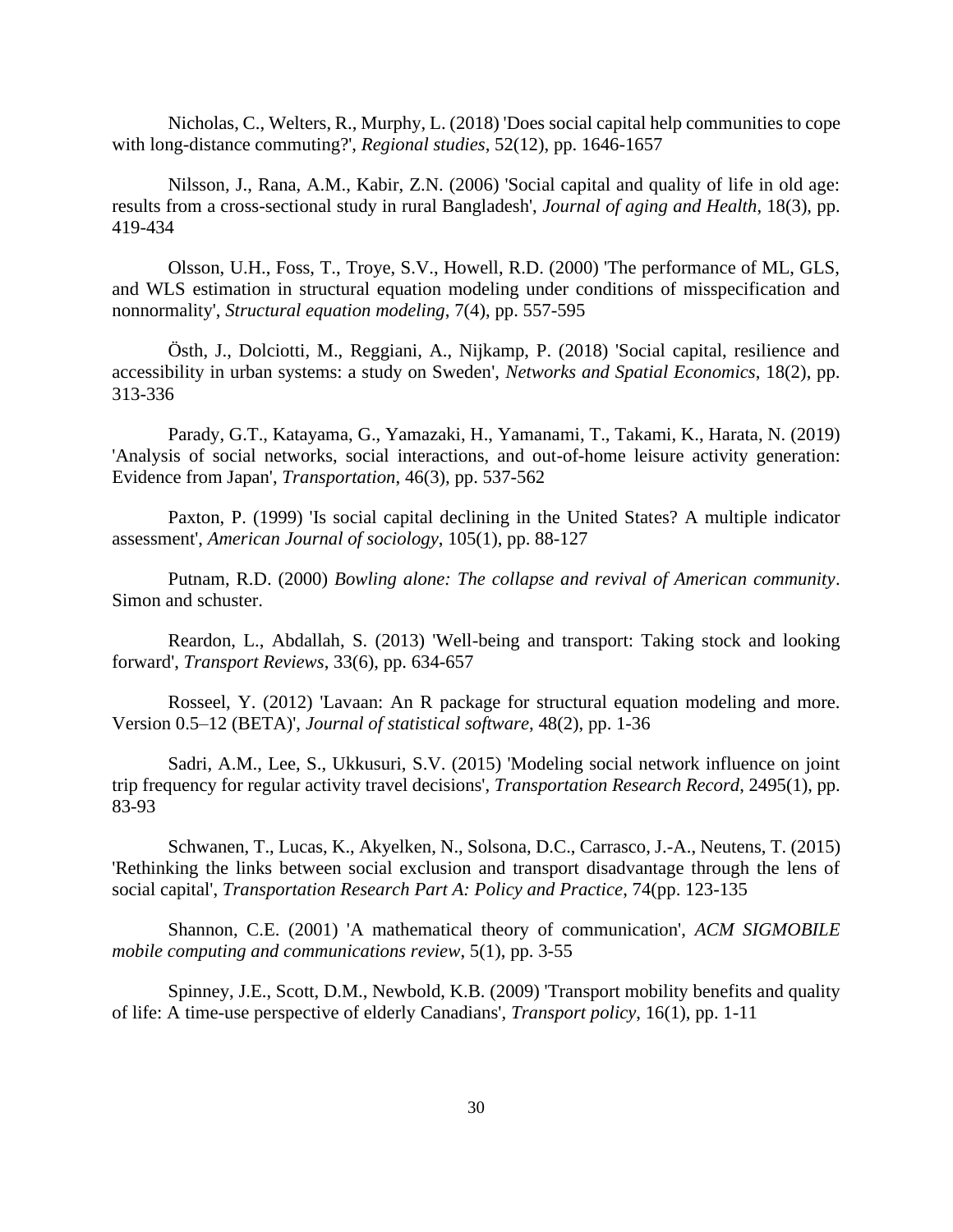<span id="page-31-8"></span><span id="page-31-7"></span><span id="page-31-4"></span>Stanley, J., Stanley, J., Balbontin, C., Hensher, D. (2019) 'Social exclusion: the roles of mobility and bridging social capital in regional Australia', *Transportation research part A: policy and practice*, 125(pp. 223-233

<span id="page-31-9"></span><span id="page-31-5"></span>Stone, W., Gray, M., Hughes, J. (2003) *Social capital at work: How family, friends and civic ties relate to labour market outcomes*. Australian Institute of Family Studies Melbourne.

Stroope, J. (2021) 'Active transportation and social capital: the association between walking or biking for transportation and community participation', *Preventive medicine*, pp. 106666

<span id="page-31-11"></span>Suh, Y. (2015) 'The performance of maximum likelihood and weighted least square mean and variance adjusted estimators in testing differential item functioning with nonnormal trait distributions', *Structural Equation Modeling: A Multidisciplinary Journal*, 22(4), pp. 568-580

Treiman, D.J. (2013) *Occupational prestige in comparative perspective*. Elsevier.

<span id="page-31-12"></span><span id="page-31-10"></span>Utsunomiya, K. (2016) 'Social capital and local public transportation in Japan', *Research in Transportation Economics*, 59(pp. 434-440

<span id="page-31-15"></span>Van Den Berg, P., Kemperman, A., De Kleijn, B., Borgers, A. (2016) 'Ageing and loneliness: the role of mobility and the built environment', *Travel Behaviour and Society*, 5(pp. 48-55

<span id="page-31-1"></span>Van Der Gaag, M., Snijders, T.A. (2005) 'The Resource Generator: social capital quantification with concrete items', *Social networks*, 27(1), pp. 1-29

<span id="page-31-3"></span>Vilhelmsdóttir, S. (2012) 'Three dimensions of social capital and government performance',

<span id="page-31-6"></span>Wang, B., Shi, H., Sun, K., Guo, H., Zhang, S., Wang, Z. (2021) 'Whom you are with will make your travel greener', *Transportation Research Part D: Transport and Environment*, 99(pp. 102936

<span id="page-31-13"></span>Wellman, B. (1979) 'The community question: The intimate networks of East Yorkers', *American journal of Sociology*, 84(5), pp. 1201-1231

<span id="page-31-14"></span>Wellman, B., Leighton, B. (1979) 'Networks, neighborhoods, and communities: Approaches to the study of the community question', *Urban affairs quarterly*, 14(3), pp. 363-390

<span id="page-31-2"></span>Woolcock, M. (2010) 'The rise and routinization of social capital, 1988–2008', *Annual review of political science*, 13(pp. 469-487

<span id="page-31-0"></span>Yip, W., Subramanian, S.V., Mitchell, A.D., Lee, D.T., Wang, J., Kawachi, I. (2007) 'Does social capital enhance health and well-being? Evidence from rural China', *Social science & medicine*, 64(1), pp. 35-49